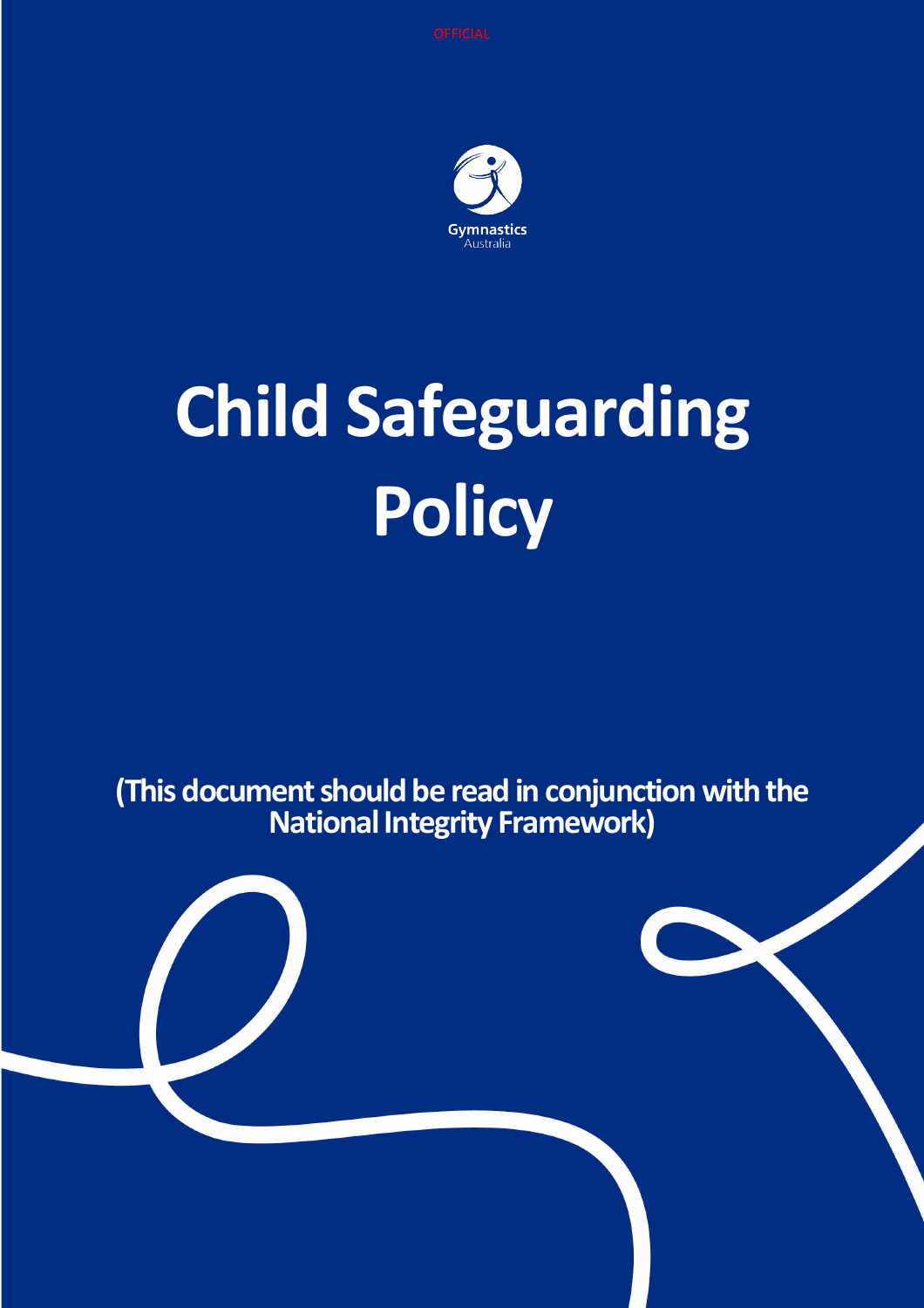

#### Review History Table

| <b>Revised On</b> | Version | Date Endorsed | Approved By | <b>Content Reviewed / Purpose</b>                                                                                                                |
|-------------------|---------|---------------|-------------|--------------------------------------------------------------------------------------------------------------------------------------------------|
|                   | 1       | 27/3/2019     | GA Board    | Policy Developed                                                                                                                                 |
| February 2020     | 2       | 24/4/2020     | GA Board    | Annual review minor changes made<br>and addition of the Flagging System<br>requirements                                                          |
| October 2021      | 3       | 4/4/2022      | GA Board    | New document developed based on<br>Sport Integrity Australia's template<br>and direction. Previous versions<br>were titled, 'Child Safe Policy'. |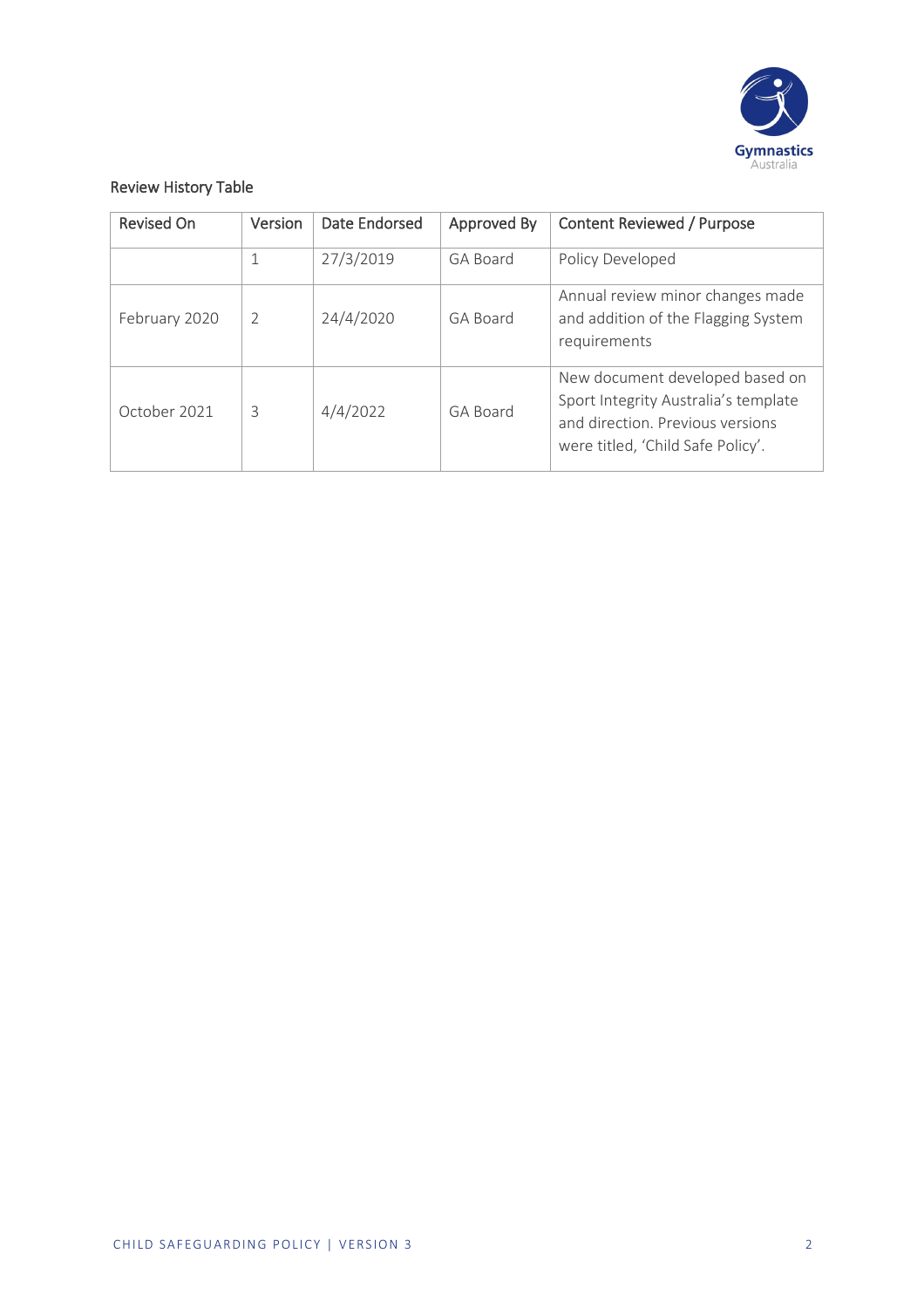

# **Table of Contents**

| 1. |
|----|
|    |
|    |
|    |
|    |
|    |
|    |
|    |
|    |
|    |
|    |
|    |
|    |
|    |
|    |
|    |
|    |
|    |
|    |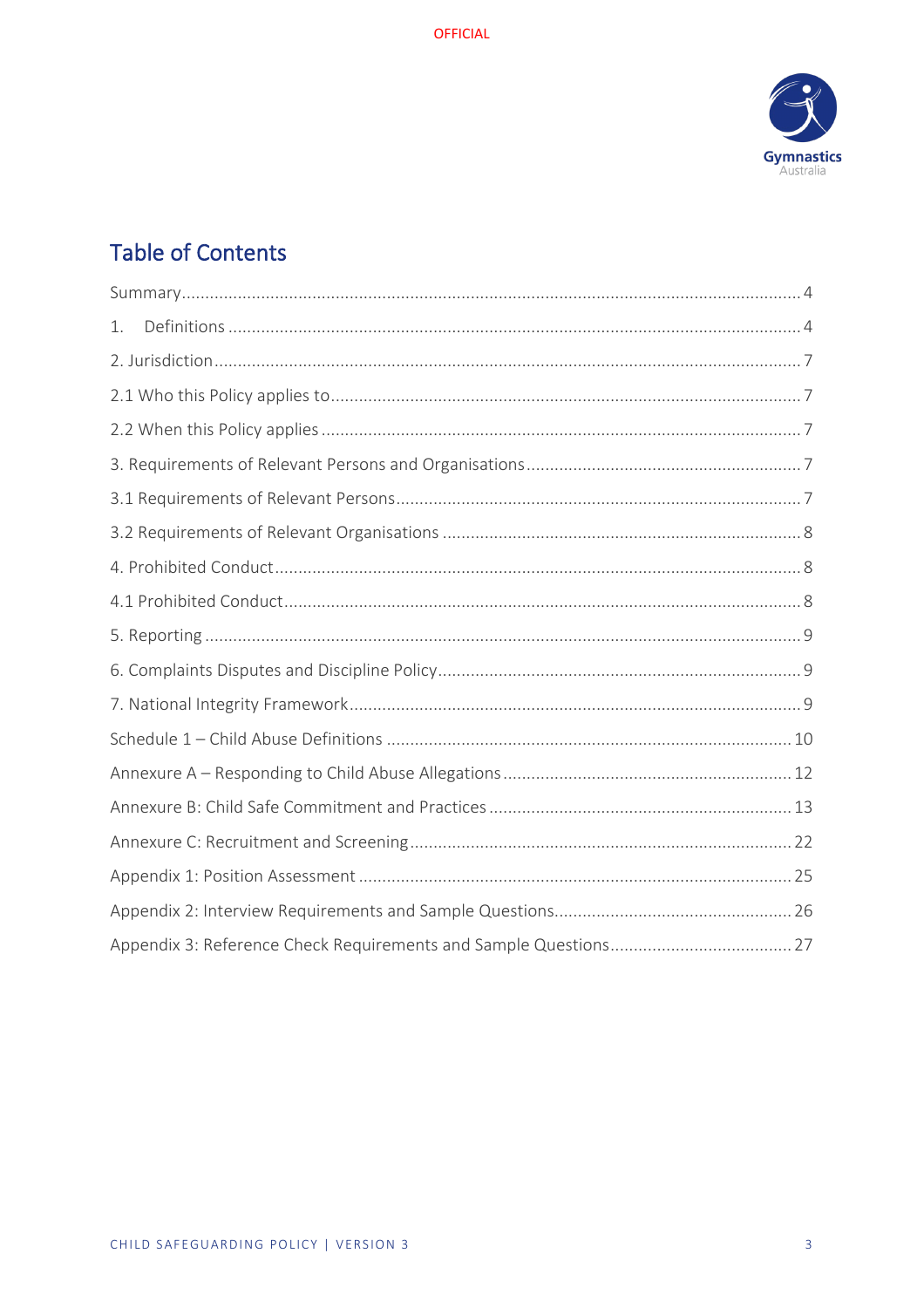

## Summary

<span id="page-3-0"></span>Gymnastics Australia and Member Organisations have a zero-tolerance policy to child abuse and neglect in any form.

Gymnastics Australia is committed to safeguarding and promoting the welfare of Children in Gymnastics by providing a safe and inclusive environment and by ensuring that everyone involved in Gymnastics is educated and informed of their responsibilities to protect and look after Children.

All Children have the right to feel safe and protected from all forms of abuse, harm and neglect. Children have the right to take part in our sport in a safe, positive, and enjoyable environment.

Gymnastics Australia aims to create and maintain an inclusive, child-safe environment that is understood, endorsed, implemented, and adhered to by everyone involved in Gymnastics.

This Policy is part of Gymnastics Australia's proactive and preventative approach to upholding its commitment to the safety, wellbeing, participation and empowerment of all Children who access Gymnastics.

The Gymnastics Australia Child Safeguarding Policy seeks to ensure that everyone involved in Gymnastics is aware of their rights and responsibilities in relation to Children. This Policy sets out the standards of behaviour expected of those involved in our sport and the behaviours that are not acceptable ('Prohibited Conduct').

This Policy imposes obligations on Gymnastics Australia and Member Organisations in relation to responding to allegations of Prohibited Conduct, including by reporting suspected Child Abuse to the appropriate authorities and to implementing a commitment to child safety and child-safe practices, including recruitment and screening of staff and volunteers.

# <span id="page-3-1"></span>1. Definitions

Defined terms not otherwise defined in this Policy have been defined in and have the meaning given to them, in the National Integrity Framework or other Integrity Policies. In this Policy the following words in the singular include the plural and vice versa and have the corresponding meaning:

Abuse means any type of abuse (including physical, emotional or psychological, sexual, and inappropriate use of power) that has caused, is causing or is likely to cause harm to a person's wellbeing, whether in person or as the result of a publication viewable by any other person by any  $means<sup>1</sup>$  $means<sup>1</sup>$  $means<sup>1</sup>$ .

Activity has the meaning given in the National Integrity Framework.

Australian Child Protection Legislation means all state/territory child protection legislation as amended from time to time, a summary of which is available [here.](https://aifs.gov.au/cfca/publications/australian-child-protection-legislation)

<span id="page-3-2"></span> $1$  Refer to Schedule 1 of the Member Protection Policy for examples of behaviour that may constitute Abuse.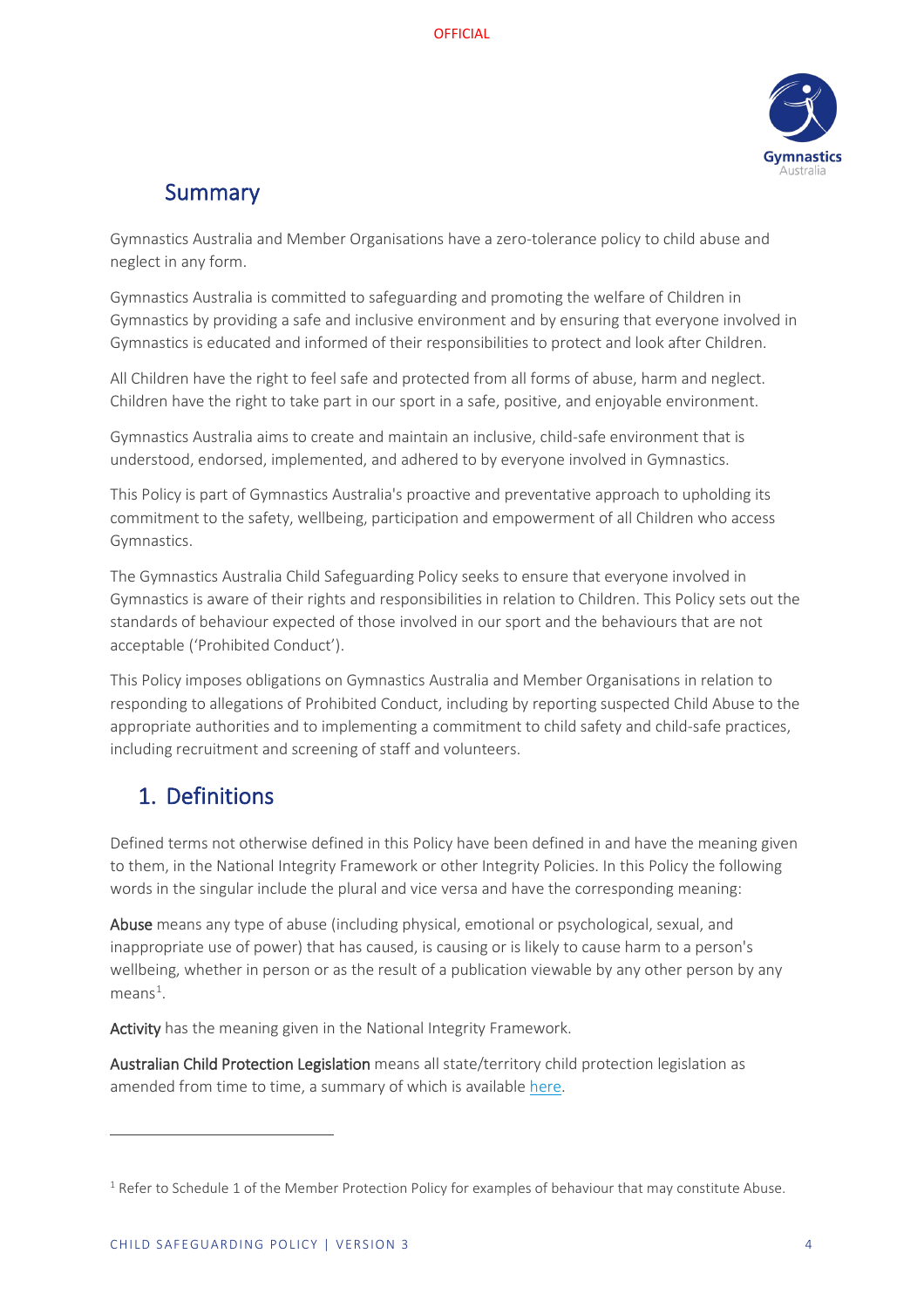

Bullying means a person or group of people repeatedly and intentionally using words or actions, or the inappropriate use of power, against someone or a group of people to cause distress and risk to their wellbeing<sup>[2](#page-4-0)</sup>.

Child means a child or young person who is under the age of 18 years.

Child Abuse has the meaning given to it in Schedule 1 and includes the following as outlined in that Schedule:

- (a) Physical Abuse
- (b) Emotional or Psychological Abuse
- (c) Sexual Abuse
- (d) Neglect
- (e) Exposure to Family Violence.

Child Safe Commitment refers to Relevant Organisations' commitment to child safety in Gymnastics, as outlined in Annexure B.

Child Safe Practices refer to the child safety requirements and practices adopted and implemented by Relevant Organisations to help ensure the safety of Children participating in a Gymnastics Activity as outlined in Annexure B.

Grooming refers to the process by which an adult establishes a trusting relationship with a child and those associated with the child's care and [wellbeing,](https://www.kidspot.com.au/lifestyle/entertainment/celebrity-news/blue-wiggle-says-he-caught-viral-meningitis-from-kids-at-concerts/news-story/57c5b6c145dc8eb7e8e278da61653ae1) to create an environment in which abuse can occur.

Harassment means any type of behaviour towards a person that they do not want and that is offensive, abusive, belittling or threatening and is reasonably likely to cause harm to the person who is the subject of the harassment. $3$ 

Integrity Policies has the meaning given in the National Integrity Framework.

LGBTQI means Lesbian, Gay, Bisexual, Transgender, Queer or Questioning, and Intersex.

Misconduct with a Child means any behaviour involving a Child that is objectively age inappropriate and/or places the Child at risk of harm.

MPP means the Gymnastics Australia Member Protection Policy.

Participant has the meaning given in the National Integrity Framework.

Policy means this Child Safeguarding Policy including any schedules, annexures and appendices.

Prohibited Conduct means conduct in breach of clause 5 of this Policy.

<span id="page-4-0"></span><sup>&</sup>lt;sup>2</sup> Refer to Schedule 1 of the Member Protection Policy for examples of behaviour that may constitute Bullying. <sup>3</sup> Refer to Schedule 1 of the Member Protection Policy for examples of behaviour that may constitute

<span id="page-4-1"></span>Harassment.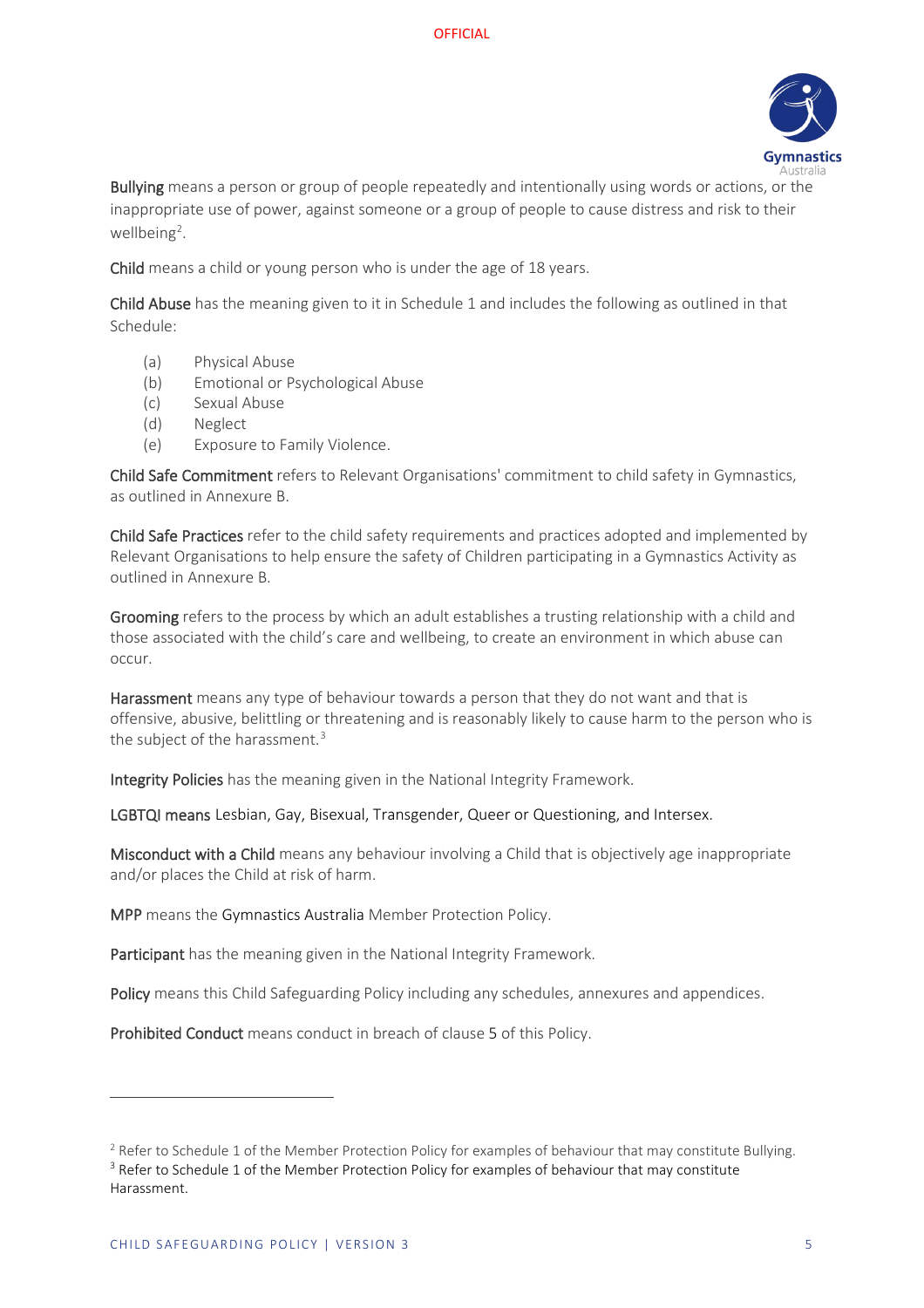

Recruitment and Screening means the child safety recruitment and screening requirements adopted and implemented by Relevant Organisations to help ensure the safety of Children participating in Gymnastics, as outlined in Annexure C.

Relevant Organisation has the meaning given in the National Integrity Framework.

Relevant Person has the meaning given in the National Integrity Framework.

Sexual Misconduct means<sup>[4](#page-5-0)</sup>:

- (a) Sexual Harassment which is any unwanted or unwelcome sexual behaviour where a reasonable person would anticipate the possibility that the person being harassed would feel offended, humiliated, or intimidated; and
- (b) Sexual Offences which include any criminal offence involving sexual activity or actions of indecency.

#### Unlawful Discrimination includes:

- (a) Direct Discrimination when a person or group of people is treated less favourably than another person or group, because of a personal characteristic; and
- (b) Indirect Discrimination when an unreasonable rule or policy applies to everyone but has the effect of disadvantaging some people because of a personal characteristic they share, where such personal characteristic is protected by applicable anti-discrimination legislation. [5](#page-5-1)

Victimisation means subjecting a person, or threatening to subject a person, to any unfair treatment because the person has made, or intends to pursue their right to make, a complaint or lawful disclosure, including under applicable legislation or this Policy, or for supporting another person to take such action. [6](#page-5-2)

Vilification means a public act, conduct or behaviour that incites hatred, serious contempt for, or revulsion or severe ridicule of, a person or group of people because of a particular characteristic they hold, as covered by applicable legislation, including their race or religion, or homosexuality, transgender or HIV/AIDS status.[7](#page-5-3)

WWCC means a 'Working with Children Check' (however named) under the applicable legislation of a state or territory, a summary of which is available [here.](https://aifs.gov.au/cfca/publications/pre-employment-screening-working-children-checks-and-police-checks/part-b-state-and)

<span id="page-5-0"></span><sup>4</sup> Refer to Schedule 1 of the Member Protection Policy for examples of behaviour that may constitute Sexual Misconduct.

<span id="page-5-1"></span><sup>&</sup>lt;sup>5</sup> Refer to Schedule 1 of the Member Protection Policy for examples of behaviour that may constitute Unlawful Discrimination.

<span id="page-5-2"></span><sup>&</sup>lt;sup>6</sup> Refer to Schedule 1 of the Member Protection Policy for examples of behaviour that may constitute Victimisation.

<span id="page-5-3"></span> $7$  Refer to Schedule 1 of the Member Protection Policy for examples of behaviour that may constitute Vilification.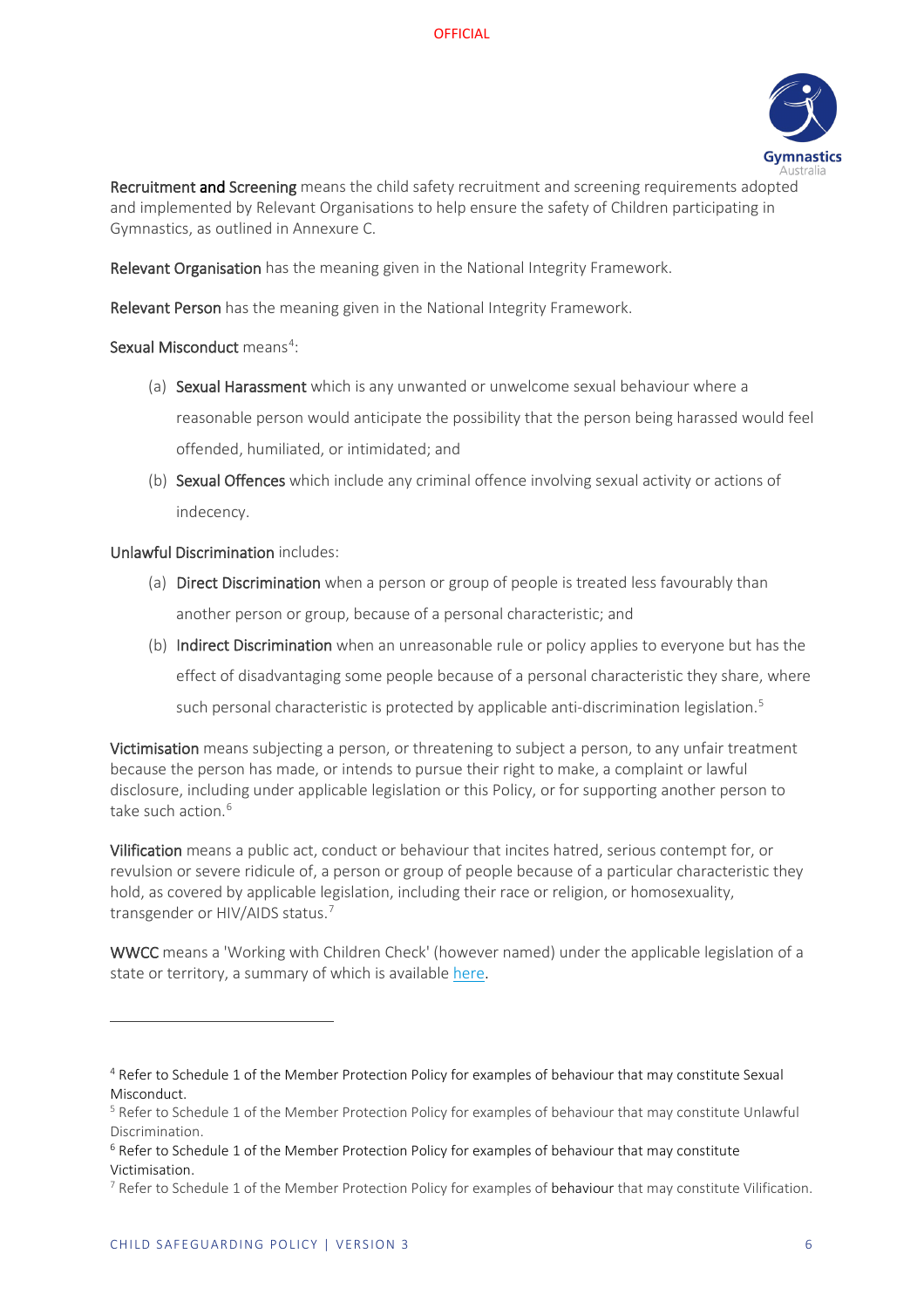

## <span id="page-6-0"></span>2. Jurisdiction

#### <span id="page-6-1"></span>2.1 Who this Policy applies to

This Policy applies to:

- a) Relevant Persons; and
- b) Relevant Organisations

as defined in the Gymnastics Australia National Integrity Framework document.

#### <span id="page-6-2"></span>2.2 When this Policy applies

- (a) All Relevant Persons and Relevant Organisations to which this Policy applies must comply with this Policy (at all times whilst they are a Relevant Person or Relevant Organisation), including:
	- (i) in relation to any dealings they have with a Child arising from the Relevant Person's, Relevant Organisation's, or the Child's involvement in any capacity with Gymnastics.
	- (ii) in relation to any dealings in relation to a Child that they might have with a Relevant Organisation or their staff, contractors, and representatives;
	- (iii) when dealing with a Child or other Relevant Person or Relevant Organisation in their capacity as a Relevant Person or Relevant Organisation; and
	- (iv) in relation to their Membership or standing as a Relevant Person or Relevant Organisation in general.
- (b) The following is not within the scope of this Policy:
	- (i) interactions involving a Relevant Person and a Child where there is no direct or indirect link to Gymnastics or a Relevant Organisation.[8](#page-6-5)

## <span id="page-6-3"></span>3. Requirements of Relevant Persons and Organisations

#### <span id="page-6-4"></span>3.1 Requirements of Relevant Persons

Relevant Persons must always:

- (a) comply with the requirements of Responding to Child Abuse Allegations in Annexure A;
- (b) comply with the Child Safe Practices and Commitment as set out in Annexure B;
- (c) report any concerns or allegations of Prohibited Conduct involving any Relevant Person or Relevant Organisation;
- (d) provide true and accurate information during Recruitment and Screening;
- (e) comply with all obligations that they are subject to under the Australian Child Protection Legislation; and

<span id="page-6-5"></span><sup>&</sup>lt;sup>8</sup> Such as pre-existing personal or family relationships.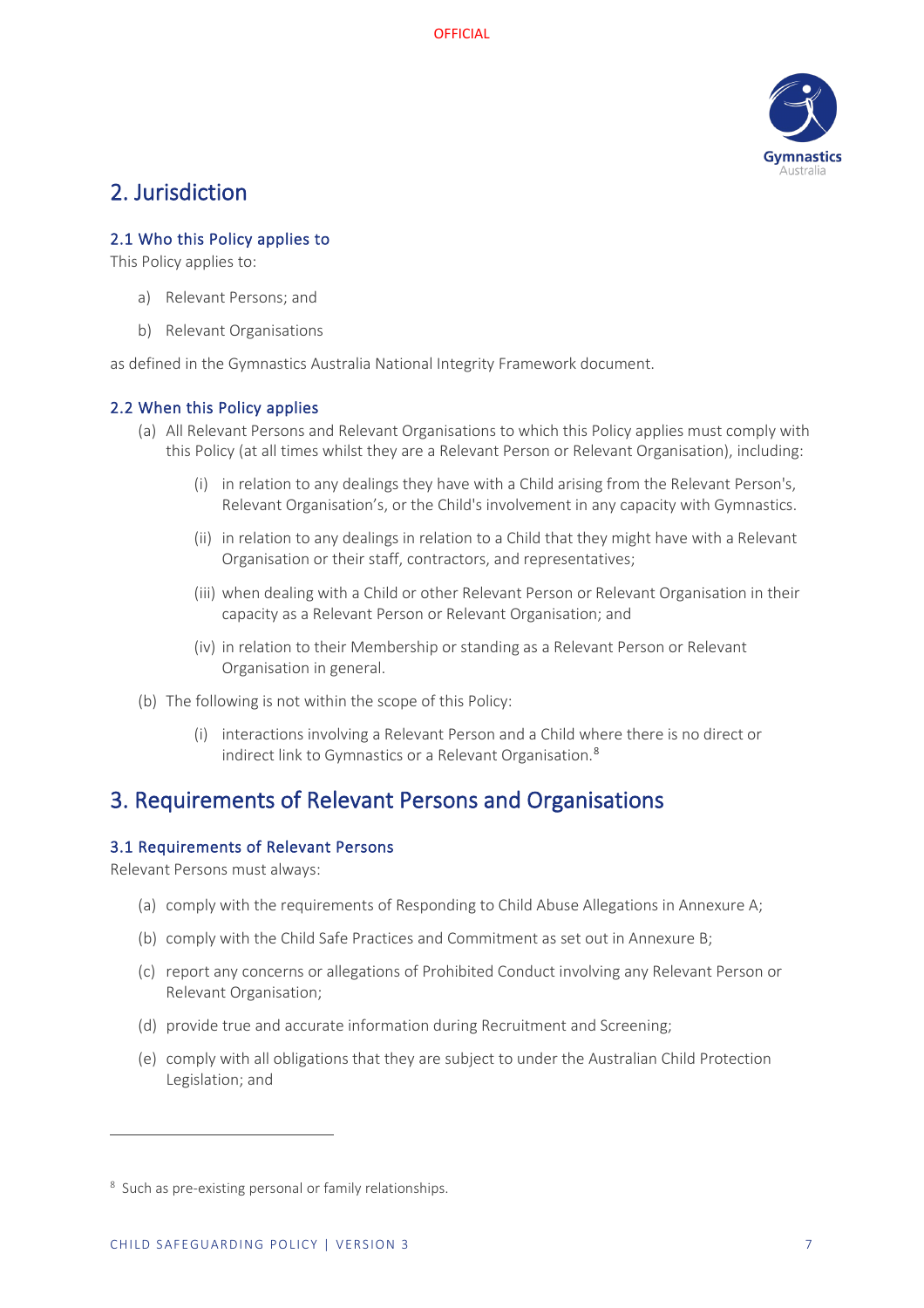

(f) comply with all legislative obligations that they are subject to in relation to reporting of suspected child abuse or WWCC<sup>[9](#page-7-3)</sup> requirements.

#### <span id="page-7-0"></span>3.2 Requirements of Relevant Organisations

Relevant Organisations must:

- (a) adopt, implement, and comply with the:
	- i) Child Safe Commitment and Child Safe Practices (Annexure B); and
	- ii) Recruitment and Screening (Annexure C),

including reviewing and amending those requirements from time to time;

- (b) comply with the Responding to Child Abuse Allegations in Annexure A;
- (c) use best efforts to assist Relevant Persons to fulfil their responsibilities under this Policy;
- (d) recognise any sanction imposed under this Policy; and
- (e) take all necessary steps to:
	- i) enforce any sanction imposed under this Policy and the Complaints, Disputes and Discipline Policy; and
	- ii) procure compliance with the Responding to Child Abuse Allegations in Annexure A.

### <span id="page-7-1"></span>4. Prohibited Conduct

#### <span id="page-7-2"></span>4.1 Prohibited Conduct

A Relevant Person or Relevant Organisation commits a breach of this Policy when:

- (a) they, either alone or in conjunction with another or others, engage in any of the following conduct against, or in relation to, a Child or Children in the circumstances defined in clause 2.2:
	- (i) Child Abuse;
	- (ii) Grooming;
	- (iii) Misconduct with a Child;
	- (iv) request or infer that the Child keep any communication secret from their parents, guardian, carer, or other Relevant Person such as a coach or administrator, or Relevant Organisation;
	- (v) Supply alcohol, or drugs (including tobacco
	- (vi) supply medicines, except when permitted by law or with the consent of the parent, guardian, or carer of the Child and under a valid prescription for that Child and at the prescribed dosage; or
	- (vii) commit any act that would constitute Prohibited Conduct under the Member Protection Policy;

<span id="page-7-3"></span><sup>&</sup>lt;sup>9</sup> Child Family Community Australia Working with Children Checks & Police Chec[k Resource Sheet.](https://aifs.gov.au/cfca/publications/pre-employment-screening-working-children-checks-and-police-checks)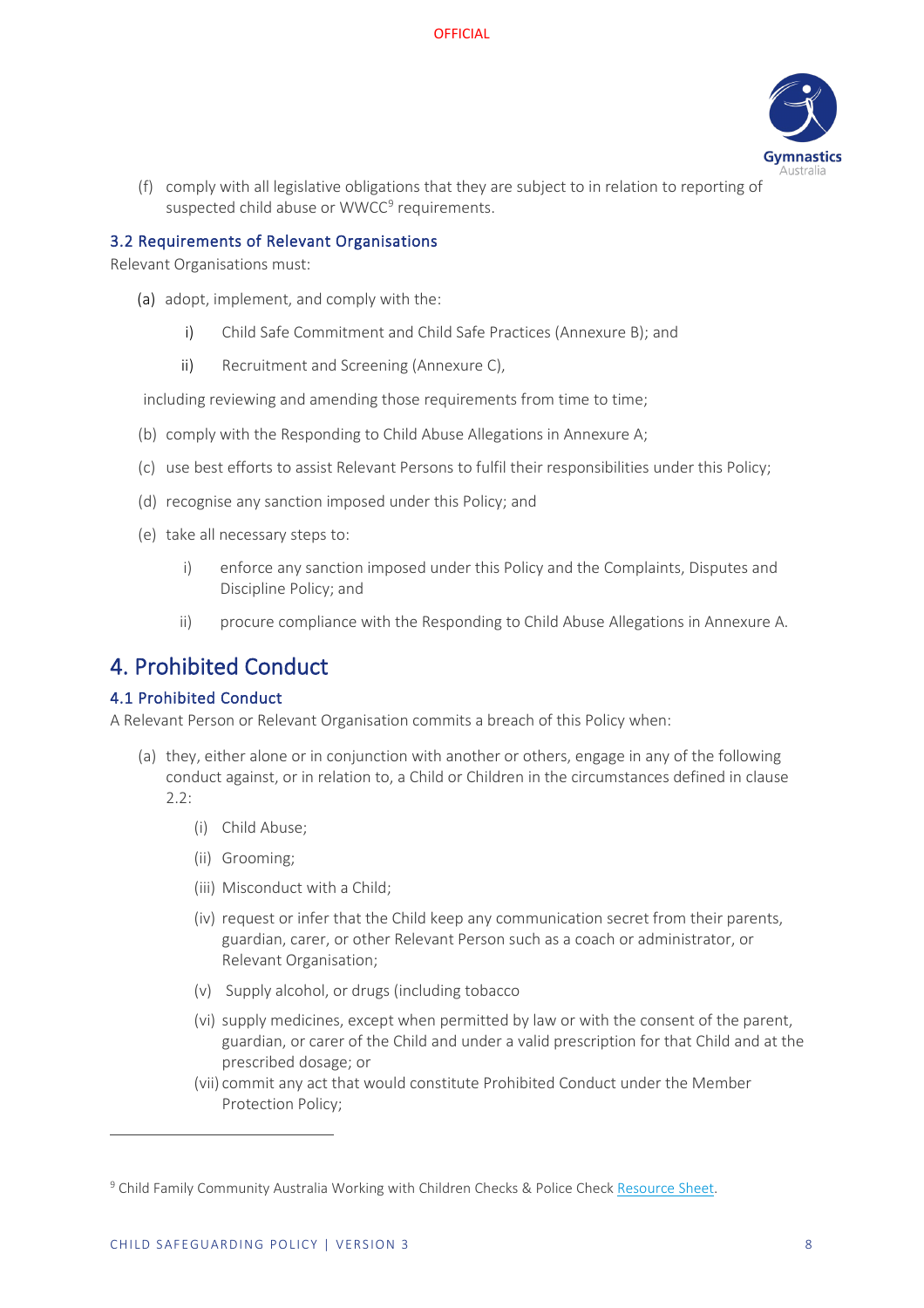

- (b) there is a breach of a requirement imposed under clause 3.1, or sub-clauses 3.2(a), 3.2(b), or 3.2(e)(ii);
- (c) they are involved in or have knowledge of and do not report a breach of clauses 4.1(a) or 4.1(b); or
- (d) they have engaged in an attempt to breach sub-clauses 4.1 (a) (i), (ii), (iii) or (v).

## <span id="page-8-0"></span>5. Reporting

- (a) Where *a Relevant Organisation becomes aware of an Alleged Breach and the information known about that Alleged Breach is such that it would cause a reasonable person to suspect that a Child is, or is at risk of, being abused and/or neglected*
	- (i) The Relevant Organisations must comply with, and procure compliance with, the requirements of Responding to Child Abuse Allegations in Annexure A; and
	- (ii) no further action under the Complaints, Disputes and Discipline Policy in relation to that Alleged Breach, except Provisional Action or Assessment, should occur until the obligations in (i) are complied with.

## <span id="page-8-1"></span>6. Complaints Disputes and Discipline Policy

The Complaints, Disputes and Discipline Policy applies to any alleged Prohibited Conduct, including reports of breaches, of this Policy.

## <span id="page-8-2"></span>7. National Integrity Framework

The National Integrity Framework applies to this Child Safeguarding Policy. When interpreting this Policy, any provisions inconsistent with the National Integrity Framework apply to the extent of that inconsistency.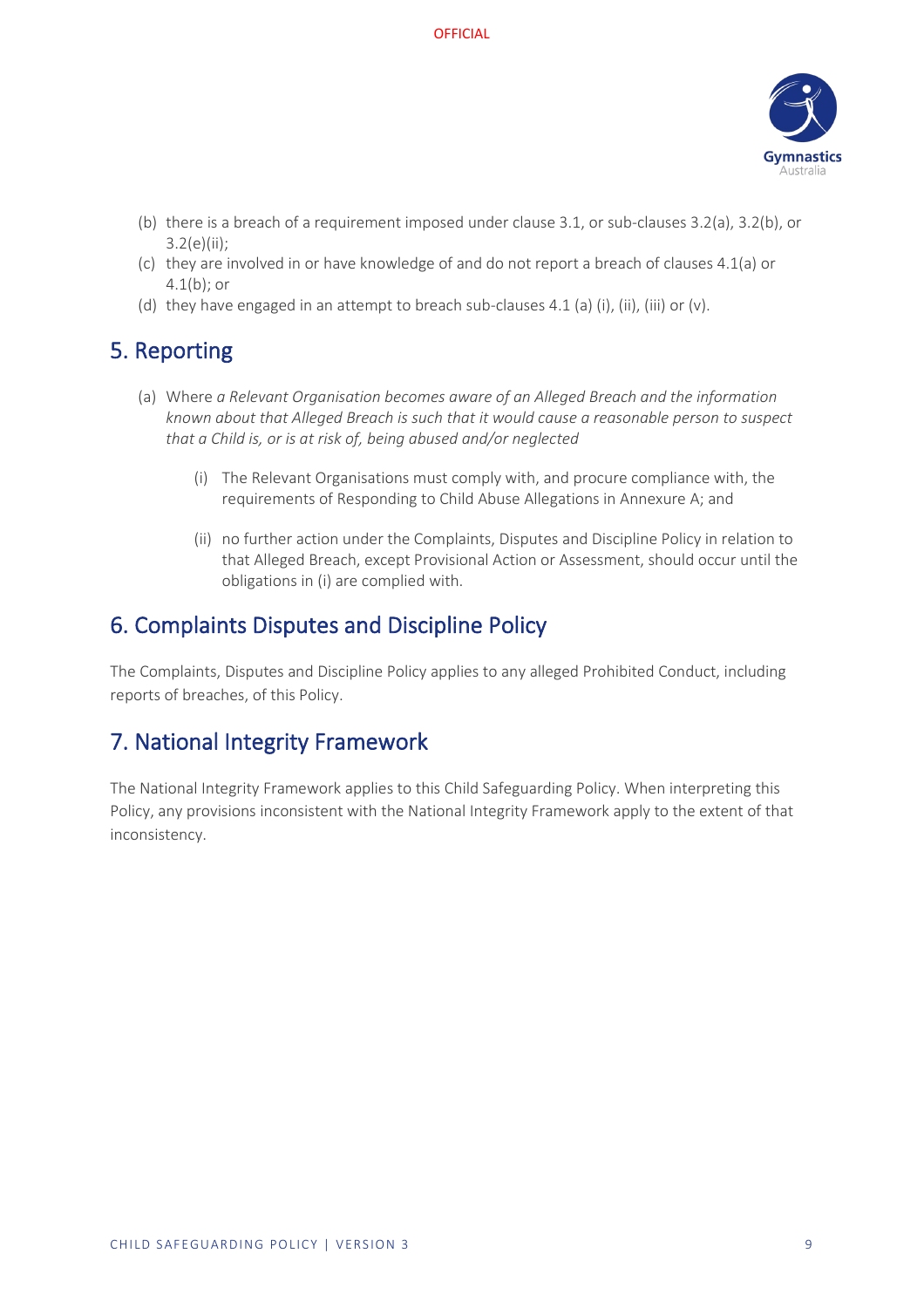

## <span id="page-9-0"></span>**Schedule 1 – Child Abuse Definitions**

Child Abuse is the mistreatment of a Child that:

- (a) causes, is causing or is likely to cause any detrimental effect on that Child's physical, psychological, or emotional wellbeing; or
- (b) does, or is likely to, endanger that Child's physical or emotional health, development, or wellbeing,

whether through a:

- (a) single act, omission, or circumstance; or
- (b) a series or combination of acts, omissions, or circumstances,

and includes:

- 1. Physical Abuse occurs when a person subjects a Child to application of physical force, which may cause injury intentionally or inadvertently as a result of physical punishment or the aggressive treatment of a Child. Physically abusive behaviour includes, but is not limited to:
	- (a) shoving, hitting, slapping, shaking, throwing, sitting on, punching, biting, burning, kicking; and
	- (b) harmful training methods, overtraining or enforcing excessive repetition of skills where there is the potential to result in damage to a Child's physical development.
- 2. Emotional or Psychological Abuse which occurs when a Child does not receive the love, affection, or attention they need for healthy emotional, psychological, and social development or are exposed to violence/abuse against other Children or adults. Such abuse may involve:
	- (a) repeated rejection or threats to a Child;
	- (b) constant criticism, teasing, ignoring, threatening, yelling, scapegoating, ridicule, intentional exclusion, continual coldness, and rejection;
	- (c) Bullying and Harassment;
	- (d) harmful training methods or overtraining where there is the potential to result in damage to a Child's physical, intellectual, or emotional wellbeing and development.
- 3. Sexual Abuse occurs when an adult, or a person in authority (i.e. older, or younger but more physically or intellectually developed) involves a Child in any sexual activity. A child cannot provide consent, therefore even if 'consent' is given, it still constitutes sexual abuse.

Perpetrators of sexual abuse take advantage of their power, authority, or position over the Child for their own benefit. It can include making sexual comments to a Child, kissing, touching a Child's genitals or breasts, oral sex, or intercourse with a Child.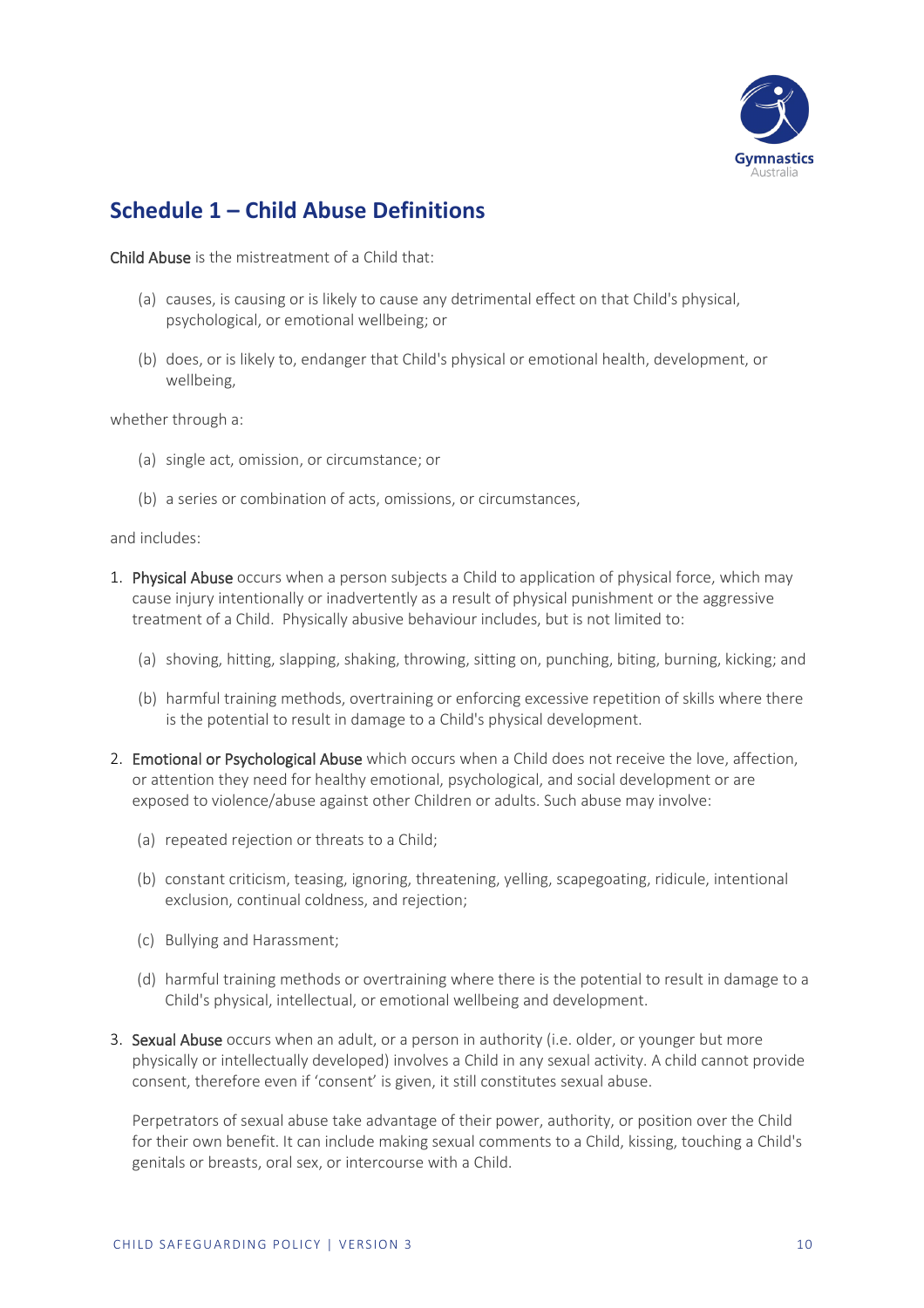

Sexual exploitation is a form of Sexual Abuse and occurs when Children are forced into or involved in sexual activities that are then unlawfully recorded in some way, or recorded without the consent of one or more parties, or used to produce child sexual abuse material.

Such material can be in the form of photographs or videos, whether published or circulated on the internet or social media. Encouraging a Child to view pornographic videos, websites, or images, or engaging a Child to participate in sexual conversations over social media or otherwise is also considered sexual exploitation.

- 4. Neglect is the persistent failure or deliberate failure or denial to meet a Child's basic needs. Child Neglect includes the failure to provide adequate food, clothing, shelter, adequate supervision, clean water, medical attention, or supervision to the extent that the Child's health and development is or is likely to be harmed. Types of neglect include physical, medical, emotional, educational neglect and abandonment.
- 5. Exposure to Family Violence is any abusive behaviour used by a person in a relationship to gain and maintain control over their partner or ex-partner. It can include a broad range of behaviour that causes fear and physical and/or psychological harm. If a Child is living in a household where there have been incidents of domestic violence, then they may be at risk of significant physical and/or psychological harm.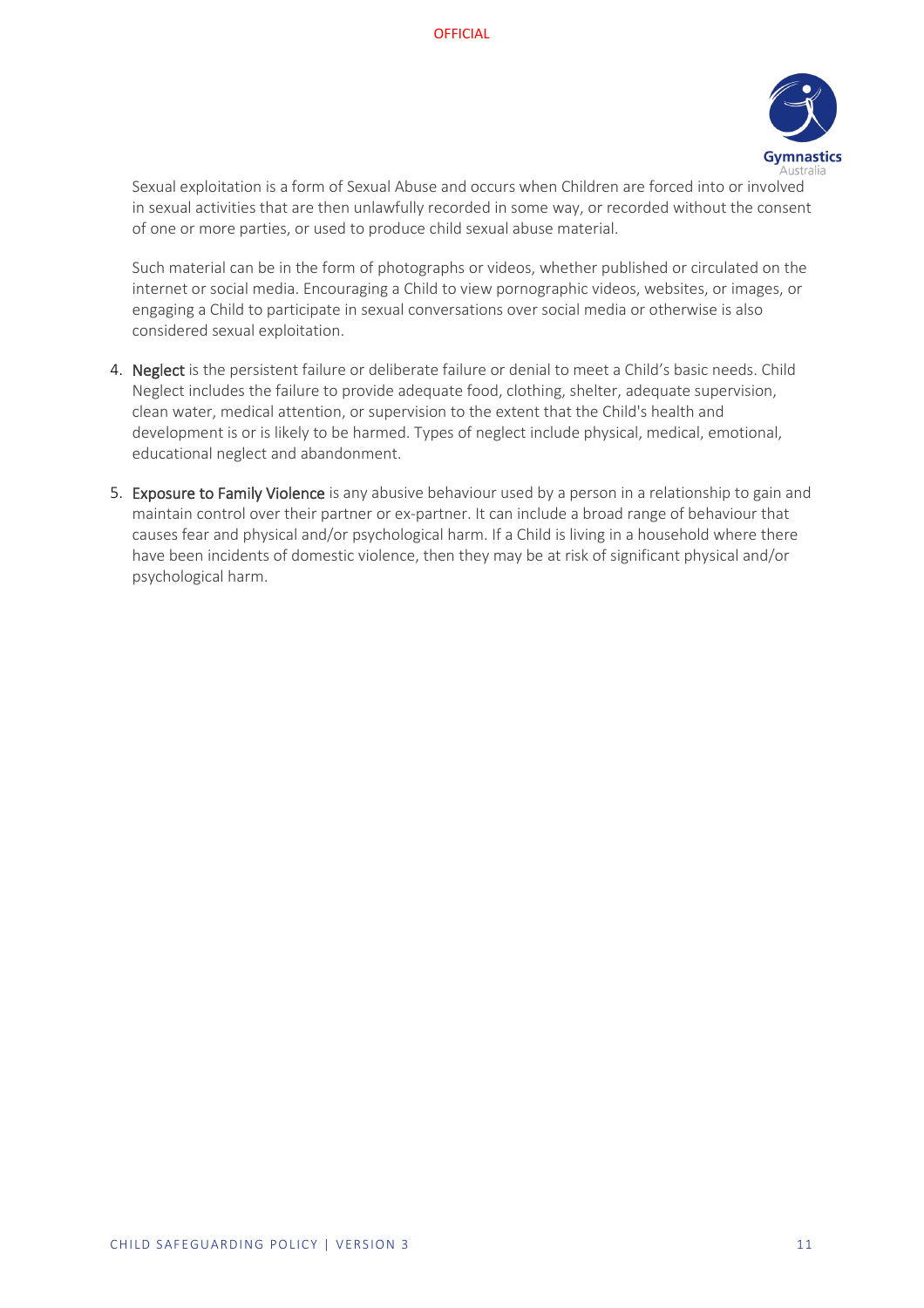

# <span id="page-11-0"></span>**Annexure A – Responding to Child Abuse Allegations**

#### You must ACT.

As a person involved in Gymnastics you play a crucial role in protecting Children. You must follow the four actions set out below when responding to any Child Abuse allegations.

#### Action 1 - Responding

#### If a Child is at risk of immediate harm you must ensure their safety by:

- Calling 000 for medical and/or police assistance to respond to urgent health or safety concerns;
- Administering first aid, if required:
- Separating at-risk Child and others involved;
- Identifying an appropriate contact person for any on-going liaison with the Police.

If there is no immediate harm go to Action 2 below.

#### Action 2 – Reporting

If you suspect, on reasonable grounds that a Child was, is, or is at risk of being abused and/or neglected, you must report it to the police and/or the relevant State/Territory child protection agency.

If the alleged Child Abuse is occurring in a Relevant Organisation, it must be documented on the Report Form found at [MAKE AN INTEGRITY COMPLAINT OR REPORT | Sport Integrity Australia](https://www.sportintegrity.gov.au/contact-us/make-an-integrity-complaint-or-report)

You must also report internally to your designated contact in your sport, who then needs to report to the Integrity Unit, CEO and Board.

#### Action 3 – Contact

You must contact the police and/or the relevant child protection agency to determine the information that may be shared with parents/guardians, and who should lead this contact (i.e. police, child protection department or Relevant Organisation representative). This could include advice:

- 1. Not to contact the parents or guardians in circumstances where they are alleged to have engaged in the abuse or
- 2. To contact the parents/guardians and provide agreed information as soon as possible.

#### Action 4 - Support

- Support should be provided to any Child that has experienced abuse.
- It is important that the person providing support to the Child does not attempt to provide support which is outside of the scope of their role.
- Support should include maintaining a calm open manner when listening to any allegations and/or disclosures, while avoiding seeking detailed information or asking leading questions.
- This information needs to be well documented and shared with Gymnastics Australia's National Complaints Manager.
- Further support for the Child, relevant adults and others involved may be required, including a referral to wellbeing or healthcare professionals and or the development of a safety plan.

#### GA Integrity Team

#### (03) 8698 9700 (Option 0) or [childsafety@gymnastics.org.au](mailto:childsafety@gymnastics.org.au)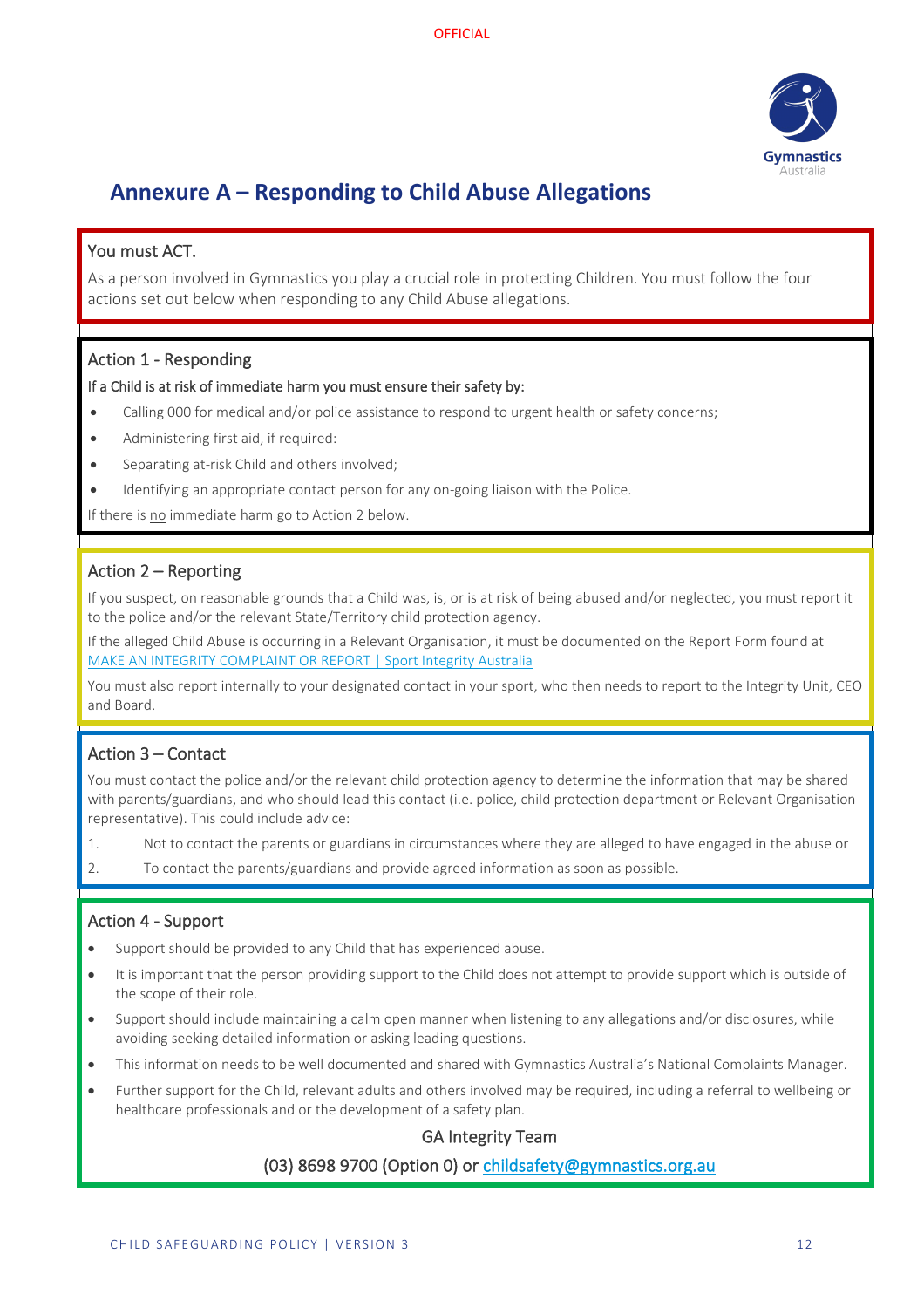

## <span id="page-12-0"></span>**Annexure B: Child Safe Commitment and Practices**

#### 1. Child Safe Commitment Statement

Gymnastics Australia is committed to ensuring the safety and wellbeing of all Children that are involved in our sport. Our policies and procedures seek to address risks to child safety and to establish a child safe culture and practices.

#### 1.1 We are committed to keeping Children safe

- (a) Through our Child Safeguarding Policy, we document our clear commitment to keeping Children safe from abuse and neglect.
- (b) We communicate our commitment to all Relevant Persons and give them access to a copy of our commitment statement.

#### 1.2 We promote equity and respect diversity

- (a) We actively anticipate Children's diverse circumstances and respond effectively to those with additional vulnerabilities.
- (b) We give all Children access to information, support, and our complaints processes.
- (c) We consider the needs of all Children, particularly Aboriginal and Torres Strait Islander Children, Children with a disability, LGBTQI Children and Children from culturally and linguistically diverse backgrounds.

#### 1.3 Our staff and volunteers know the behaviour we expect

- (a) We ensure that Relevant Persons involved in the delivery of gymnastics Activities to Children understands their role and the behaviour we expect in relation to keeping Children safe from abuse and neglect through application of our Child Safe Practices.
- (b) We utilise clear position descriptions which clearly state relevant child safe requirements.
- (c) We have Child Safe Practices, which are approved and endorsed by Sport Integrity Australia and the Gymnastics Australia Board that outlines our expectations for behaviour towards Children.
- (d) All Relevant Persons are given a copy of or have access to the Child Safe Practices.
- (e) All staff and volunteers indicate, in writing, that they have read and are committed to the Child Safe Practices.

#### 1.4 We minimise the likelihood of recruiting a person who is unsuitable

- (a) We have appropriate measures in place to minimise the likelihood that we will recruit staff or volunteers who are unsuitable to work/volunteer with Children.
- (b) We will meet the requirements of the relevant state or territory Working with Children Check or equivalent regulations.

#### 1.5 Induction and training are part of our commitment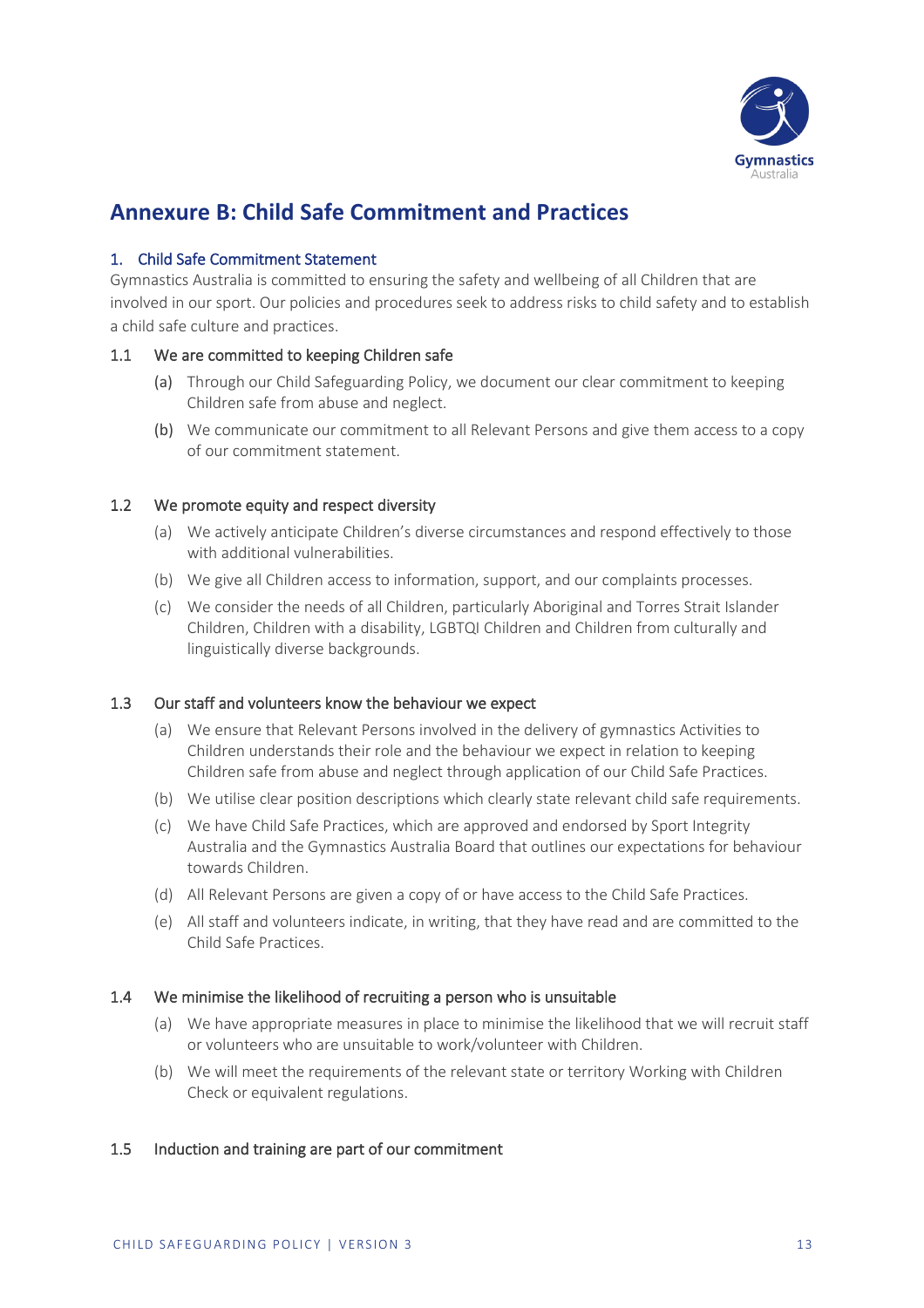

- (a) We will provide all new staff and volunteers with information about our commitment to Child Safety including our:
	- (i) Child Safeguarding Policy;
	- (ii) Child Safe Practices; and
	- (iii) Responding to Child Abuse Allegations.
- (b) We support ongoing education and training for our employees and volunteers to ensure child safety information is provided and updated as required.
- (c) We ensure that our staff and volunteers have up-to-date information on relevant legislation which applies in the state or territory they are based in or where they may travel to as a part of their duties.

#### 1.6 We encourage the involvement of Children and their parents

- (a) We involve and communicate with Children and their families to assist in developing a safe, inclusive, and supportive environment. We will provide information to Children and their parents/carers (such as brochures, posters, handbooks, guidelines) about:
	- (i) our commitment to keeping Children safe and communicating their rights;
	- (ii) the behaviour we expect of Relevant Persons and of themselves;
	- (iii) our policy about responding child abuse (this Policy).
- (b) We have processes for encouraging two-way communication with Children and families.
- (c) We seek their feedback and have a process for responding.
- (d) We respect diversity and seek to facilitate effective communication and involvement.

#### 1.7 Our staff and volunteers understand their responsibility for reporting child abuse

- (a) Our policy for responding to child abuse is approved and endorsed by the Gymnastics Australia Board and applies to all staff and volunteers. Staff and volunteers must:
	- (i) immediately report abuse or neglect and any concerns with policies, practices or the behaviour of Relevant Persons;
	- (ii) meet any legislated mandatory or other jurisdictional reporting requirements;
	- (iii) follow a specified process when reporting abuse or neglect.
- (b) Staff and volunteers are given a copy of and have access to the Complaints, Disputes and Discipline Policy and understand the implications of the policy for their role.
- (c) We document any allegation, disclosure or concern regarding child abuse and monitor responses to all allegations, disclosures, or concerns.

#### 1.8 We maintain and improve our policies and practices

- (a) We are committed to maintaining and improving our policies, procedures, and practices to keep Children safe from neglect and abuse.
- (b) We have assigned responsibility for regularly maintaining and improving our policies and procedures to Gymnastics Australia's General Manager Integrity.
- (c) We monitor Relevant Persons to ensure appropriate practice, behaviour and policies are followed.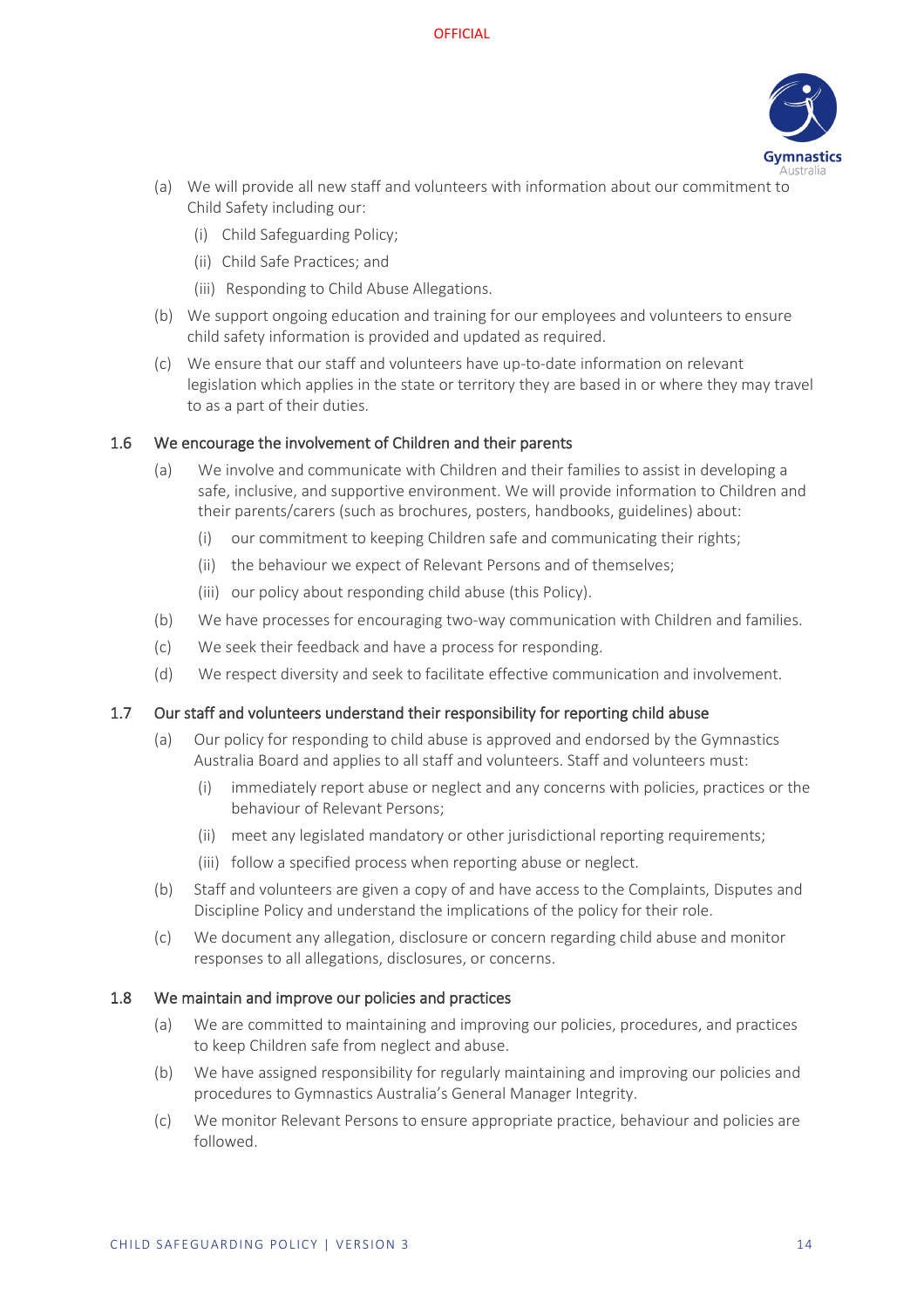

- (d) We require staff and volunteers to disclose convictions or charges affecting their suitability to work with Children. We review police records and WWCC regularly.
- (e) We have formally reviewed our service delivery to identify and document potential risks to Children.
- (f) We undertake formal reviews, at least annually, to identify and document potential risks to Children associated with our service delivery.

#### 2. Child Safe Practices

Gymnastics Australia is committed to safeguarding everyone involved in our organisation including Children in our care, ensuring that they feel and are safe.

Gymnastics Australia's Child Safe Practices have been developed to identify and prevent behaviour that may be harmful to Children in our sport.

A breach of these Child Safe Practices is a breach of the Child Safeguarding Policy and will be managed by the Complaints, Disputes and Discipline Policy.

There may be exceptional situations where aspects of the Child Safe Practices do not apply, for example in an emergency it may be appropriate to physically restrain a child. However it is crucial that, where possible, you seek authorisation prior to taking action that does not comply with these standards or that you notify a Relevant Organisation as soon as possible after any incident in which these standard are not complied with.

#### 2.1 Sexual misconduct

- (a) Under no circumstances is any form of 'sexual behaviour' to occur between, with, or in the presence of Children.
- (b) 'Sexual behaviour' needs to be interpreted widely, to encompass the entire range of actions that would reasonably be considered to be sexual in nature, including, but not limited to:
	- (i) 'contact behaviour', such as sexual intercourse, kissing, fondling, sexual penetration or exploiting a child through prostitution; and
	- (ii) 'non-contact behaviour', such as flirting, sexual innuendo, inappropriate text messaging, inappropriate photography or exposure to pornography or nudity.

#### 2.2 Professional boundaries

Gymnastics Australia recognises that within the sport there may be times where Relevant Persons are related to Child Participants. While it is not Gymnastics Australia's intention to proscribe interactions between families, these connections must be identified to safeguard all Relevant Persons.

Therefore, if a Relevant Person is a relative of a Child, and both participate at a Relevant Organisation, such a connection must be formally disclosed and recorded with the Relevant Organisation.

(a) Relevant Persons must act within the scope of their role (as specified in their position description or contract) when working with Children who are involved or have been involved in gymnastics. They must not: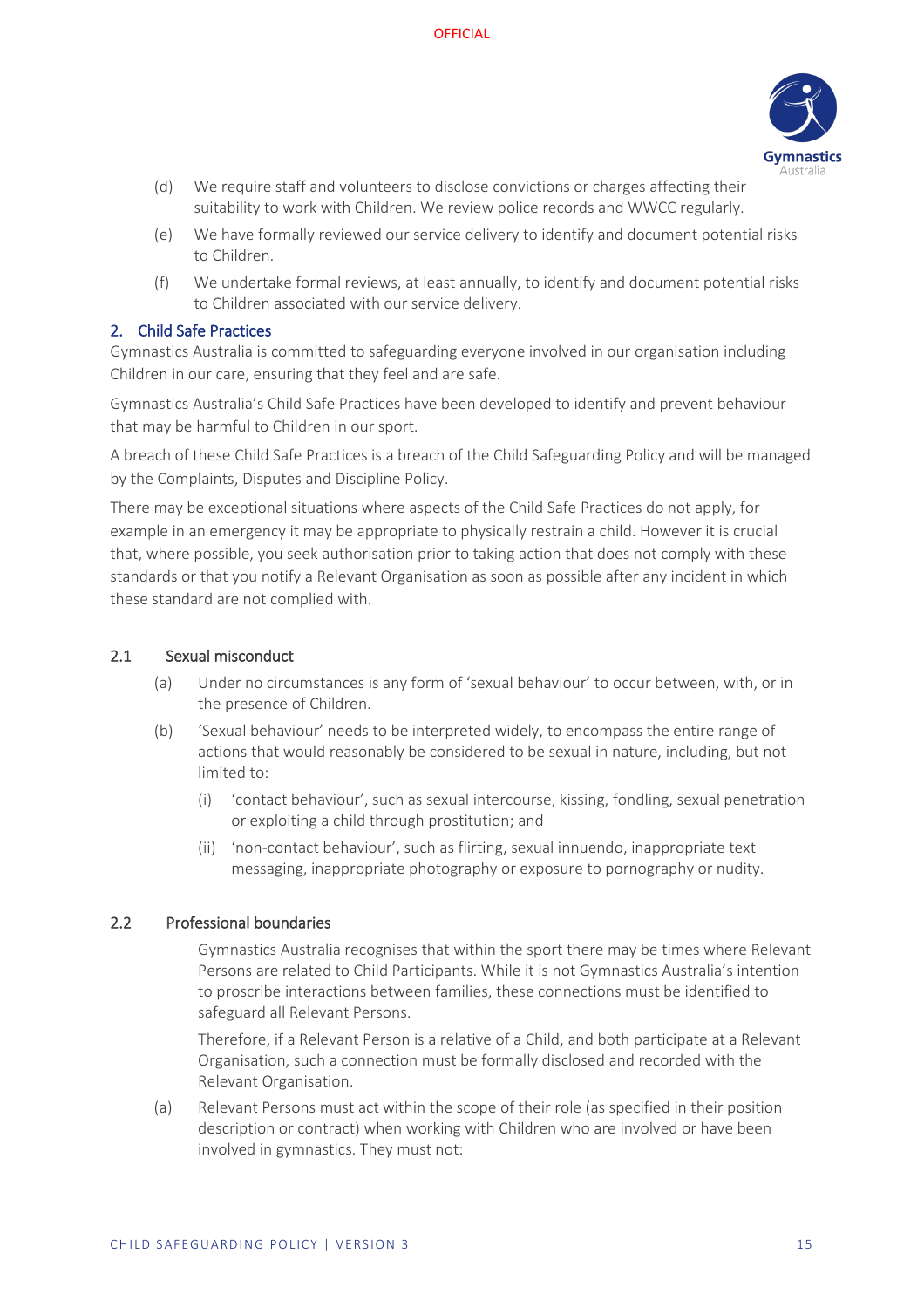

- (i) provide any form of support to a Child or their family unrelated to the scope of their role, where there is no existing social, personal, or family relationship (e.g. financial assistance, babysitting, provide accommodation);
- (ii) use a personal phone, camera, or video camera to take images of Children unless prior written authorisation from the Relevant Organisation is provided.
- (iii) exhibit any type of favouritism towards a Child;
- (iv) transport Children unless specifically approved by all parties in writing;
- (v) give gifts/presents to Children other than the provision of official awards;
- (vi) engage in open discussions of a mature or adult nature in the presence of Children;
- (vii) discriminate against any Child, including on the basis of gender identity, culture, race, or disability;
- (viii) have one on one contact with a Child outside of authorised sport activities (includes direct contact such as in-person as well as indirect, such as by phone, or online); or
- (ix) accept an invitation to attend any private social function at the request of a Child or their family, where there is no existing social, personal, or family relationship.
- (b) If Relevant Persons become aware of a situation in which a Child requires assistance that is beyond the confines of that person's role, they should undertake any or all of the following at the earliest opportunity:
	- (i) refer the matter to an appropriate support agency;
	- (ii) refer the Child to an appropriate support agency;
	- (iii) contact the Child's parent or guardian;
	- (iv) seek advice from a Relevant Organisation.

#### 2.3 Use of language and tone of voice

Language and tone of voice used in the presence of Children should:

- (a) provide clear direction, boost their confidence, encourage, or affirm them;
- (b) not be harmful to Children. In this respect, not use language that is:
	- (i) discriminatory, racist, or sexist;
	- (ii) derogatory, belittling, or negative, for example, by calling a Child a 'loser' or telling them they are 'too fat';
	- (iii) intended to threaten or frighten; or
	- (iv) profane or sexual.

#### 2.4 Positive guidance (Discipline)

- (a) Children participating in gymnastics will be made aware of the acceptable limits of their behaviour so that we can provide a positive experience for all participants.
- (b) Relevant Persons and Relevant Organisations must use appropriate techniques and behaviour management strategies to ensure:
	- (i) an effective and positive environment; and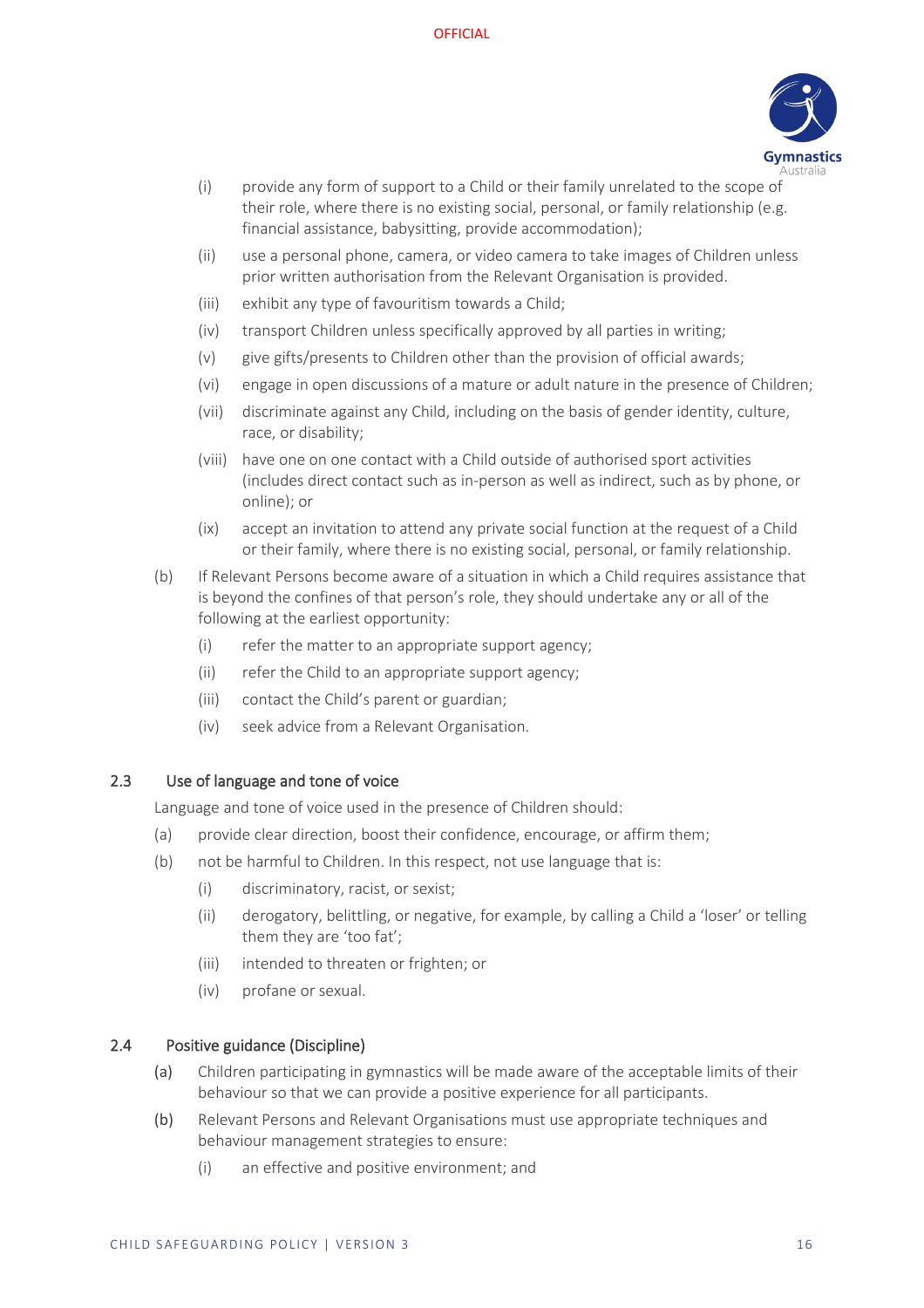

- (ii) the safety and/or wellbeing of Participants, particularly Children participating in gymnastics.
- (c) Relevant Persons and Relevant Organisations must use strategies that are fair, respectful, and appropriate to the developmental stage of the Children involved.
- (d) Children need to be provided with clear directions and given an opportunity to redirect their behaviour in a positive manner.
- (e) Under no circumstances are Relevant Persons or Relevant Organisations to take disciplinary action involving physical punishment or any form of treatment that could reasonably be considered as degrading, cruel, frightening or humiliating.

#### 2.5 Supervision

- (a) Children participating in gymnastics Activities must always be supervised. Supervision must be constant, active, and diligent and requires Relevant Persons to always be in a position to observe each Child, respond to individual needs and immediately intervene if necessary.
- (b) One-to-one unsupervised situations with Children should be avoided, however some services and programs may involve such circumstances (e.g., medical treatment and physical therapy) and in this case, these situations will need to be identified and recorded by the Relevant Organisation
- (c) Any incident of one-to-one unsupervised contact should be immediately reported to the Relevant Organisation's management within 24 hours of the incident occurring.

#### 2.6 Use of electronic or online communications

- (a) For any electronic or online communication with Children in gymnastics we adopt a twodeep model, that is, copy in the Relevant Organisation and a parent or guardian in all communication.
- (b) When communicating with Children, Relevant Organisations and Relevant Persons must ensure content is:
	- (i) directly associated with delivering gymnastics Activities, such as advising that a scheduled event is cancelled;
	- (ii) concise, with personal or social content limited only to convey the message in a polite and friendly manner;
	- (iii) devoid of any sexualised or inappropriate language; and
	- (iv) not promoting unauthorised social activity or contact.

#### 2.7 Photographs of Children

- (a) Children should be asked if they are comfortable being photographed or videoed and provided with information on how the photo or footage will be used.
- (b) Children are to be photographed or videoed while involved in gymnastics Activities only if:
	- (i) the Child's parent or guardian has provided prior written approval for the photographs to be taken or for the video footage to be captured;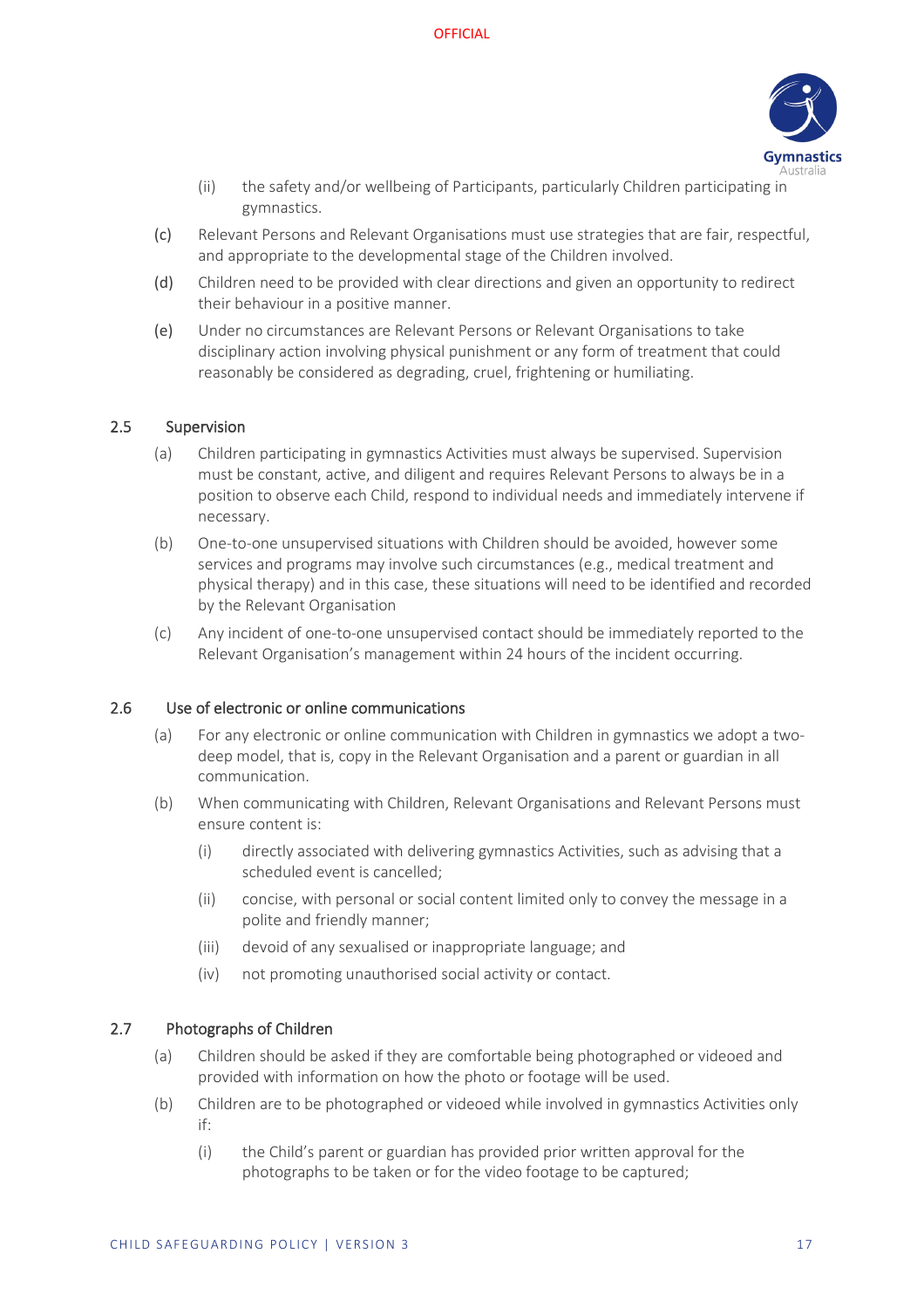

- (ii) the context is directly related to participation in gymnastics;
- (iii) the Child is appropriately dressed and posed; and
- (iv) the image is taken in the presence of other personnel.
- (c) Relevant Organisations and Relevant Persons must not distribute images or videos (including as an attachment to an email) to anyone outside their Relevant Organisation other than the Child photographed or their parent, without the Relevant Organisations and the Childs parental knowledge and approval.
- (d) Images (digital or hard copy) are to be stored in a manner that prevents unauthorised access by others and will be destroyed or deleted as soon as they are no longer required.
- (e) Images are not to be exhibited online or in publications (annual report) without parental knowledge and approval (through a signed image consent form), or such images must be presented in a manner that de-identifies the Child. Any caption or accompanying text may need to be checked so that it does not identify a Child if such identification is potentially detrimental.

#### 2.8 Physical contact with Children

- (a) Children should be asked if they consent to being touched and provided with the reason for the physical contact.
- (b) Any physical contact with Children must be appropriate to the delivery of gymnastics Activities and based on the needs of the Child such as assisting with the use of equipment, technique, treatment by a health practitioner or administering first aid.
- (c) Under no circumstances should Relevant Persons have contact with Children participating in gymnastics Activities that:
	- (i) involves touching of genitals, buttocks, or the breast area other than as part of delivering appropriate medical or allied health services;
	- (ii) would appear to a reasonable observer to have a sexual connotation;
	- (iii) is intended to cause pain or distress to the Child (e.g. corporal punishment);
	- (iv) is overly physical (e.g. sitting-on, forced stretching, horseplay, tickling or other roughhousing);
	- (v) is unnecessary (e.g. assisting with toileting when a Child does not require assistance); or
	- (vi) is initiated against the wishes of the Child, except if such contact may be necessary to prevent injury to the Child or to others, in which case:
		- physical restraint should be a last resort;
		- spotting or catching a Participant must be appropriate to the specific circumstances and aimed solely at preventing harm to the Child;
		- the level of force used must be appropriate to the specific circumstances, and aimed solely at restraining the Child to prevent harm to themselves or others; and
		- the incident must be reported to management as soon as possible.
- (d) Relevant Persons are required to report to the Relevant Organisation any physical contact initiated by a Child that is sexualised and/or inappropriate, for example, acts of physical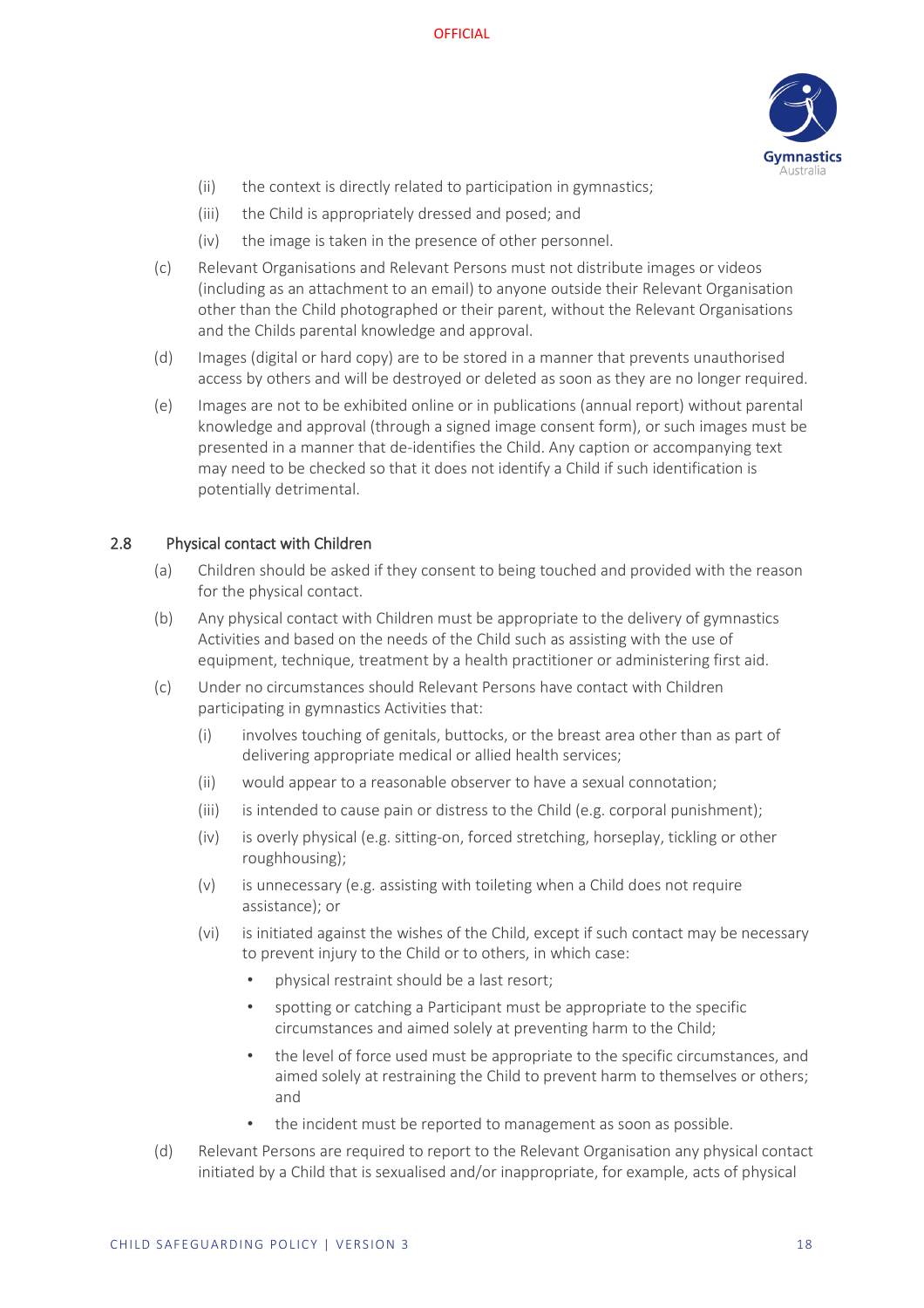

aggression, as soon as possible, to enable the situation to be managed in the interests of the safety of the Child, Relevant Persons and any other Participants. The Relevant Organisation should forward this report to Gymnastics Australia [childsafety@gymnastics.org.au](mailto:childsafety@gymnastics.org.au) within 48 hours of the incident.

#### 2.9 Overnight stays and sleeping arrangements

- (a) Overnight stays involving Children are to occur only with the Relevant Organisations approval and consent of a parent/s or guardian/s of the Children involved.
- (b) Written approval must be obtained prior to the overnight stay. Written approval could include electronic messaging formats such as email or SMS.
- (c) Child Safe Practices and behaviour by Relevant Persons involved during an overnight stay must be consistent with the Child Safe Practices and professional boundaries expected during delivery of gymnastics Activities at all other times.
- (d) Standards of conduct that must be observed by Relevant Organisations and Relevant Persons involved during an overnight stay include:
	- (i) Children are provided with privacy when bathing, toileting, and dressing;
	- (ii) appropriate dress standards are observed when Children are present such as no exposure to adult nudity;
	- (iii) Children will not be exposed to pornographic material, for example, through movies, television, the internet, or magazines;
	- (iv) Children will not be left under the supervision or protection of unauthorised persons such as accommodation staff, or peers;
	- (v) sleeping arrangements will not compromise the safety of Children such as unsupervised sleeping arrangements or Children sharing a bed or an adult sleeping in the same bed as a Child; and
	- (vi) Children have the right to contact their parents, or another adult, if they choose to or if they feel unsafe, uncomfortable, or distressed during the stay.

#### 2.10 Change room arrangements

- (a) Children should be supervised in change rooms whilst ensuring their right to privacy.
- (b) A minimum of two Relevant Persons of the same gender as the group should always be present,
- (c) Relevant Persons must not shower or change at the same time as supervising groups of Children.
- (d) Relevant Persons must avoid one-to-one situations with a Child in a change room area
- (e) Relevant Persons need to ensure adequate supervision in 'public' change rooms when they are used, providing the level of supervision required for preventing abuse by members of the public, adult users, or general misbehaviour, while also respecting a Child's privacy.
- (f) Phones, cameras and recording devices are not to be used in changing rooms and in particular whilst Children are getting dressed.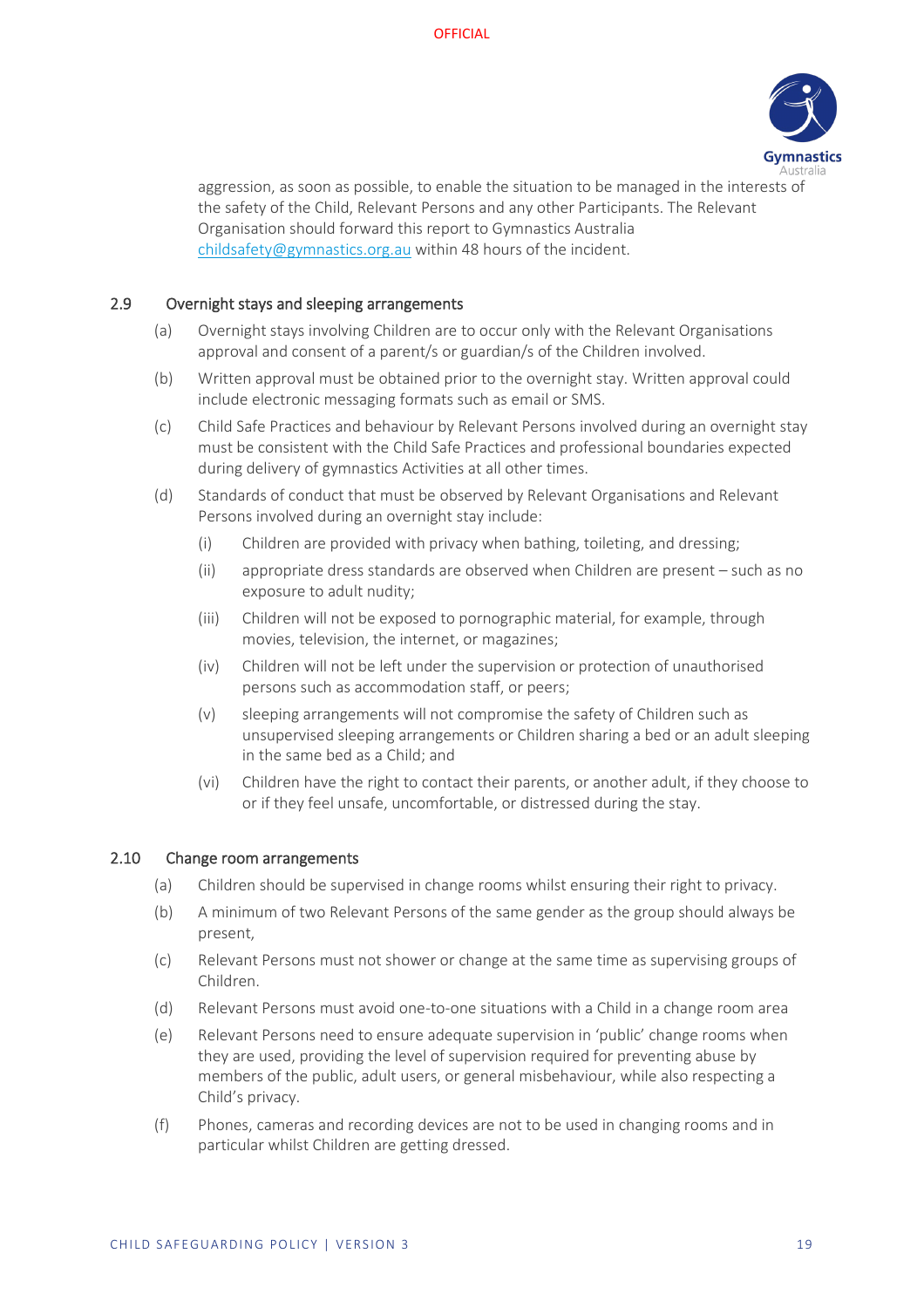

#### 2.11 Use of, possession or supply of alcohol or drugs

Relevant Persons, whilst responsible for the care of Children, must not:

- (a) use, possess or be under the influence of an illicit drug;
- (b) use or be under the influence of alcohol;
- (c) be impaired by any other legal drug such as prescription or over-the-counter drugs;
- (d) supply alcohol or drugs (including tobacco) to Children; or
- (e) supply or administer medicines, except when permitted by law or with the consent of the parent, guardian, or carer of the Child and under a valid prescription for that Child and at the prescribed dosage.

#### 2.12 Parent/Guardian Involvement

Relevant Organisations must:

- (a) ensure that a parent/guardian is involved in any significant decision, including the signing of any documentation in relation to their Child's involvement in gymnastics.
- (b) conduct all training sessions in open locations and allow parents/guardians to watch their Children during training.
- (c) make parents/guardians aware of the standard of behaviour required when watching their Child during gymnastics Activities. Parents/guardians displaying inappropriate conduct may be asked to leave but may not be denied access for an undetermined amount of time.

#### 2.13 Transporting Children

- (a) Children are only to be transported in circumstances that are directly related to the delivery of gymnastics Activities.
- (b) Other than in an emergency, it is not acceptable for Relevant Persons to transport Children without prior written approval from their parent or guardian. Gaining approval involves providing information about the proposed journey, including the:
	- (i) form of transport to be used;
	- (ii) reason for the journey;
	- (iii) route to be followed, including any stops or side trips; and
	- (iv) details of anyone who will be present during the journey
- (c) When transporting Children, the Relevant Person must:
	- (i) drive responsibly;
	- (ii) not be impaired by alcohol or any other mind-altering substances;
	- (iii) have an unrestricted drivers' licence; and
	- (iv) to the extent practicable, not be alone in the car with a Child and/or request the Child sit in the back seat.
- (d) Children may only be transported in a vehicle when the manufacturer stated capacity is adhered to and seatbelts and child restraints must meet Australian Standards (AS/NZS1754).

#### 2.14 Drop off and Pick up of Children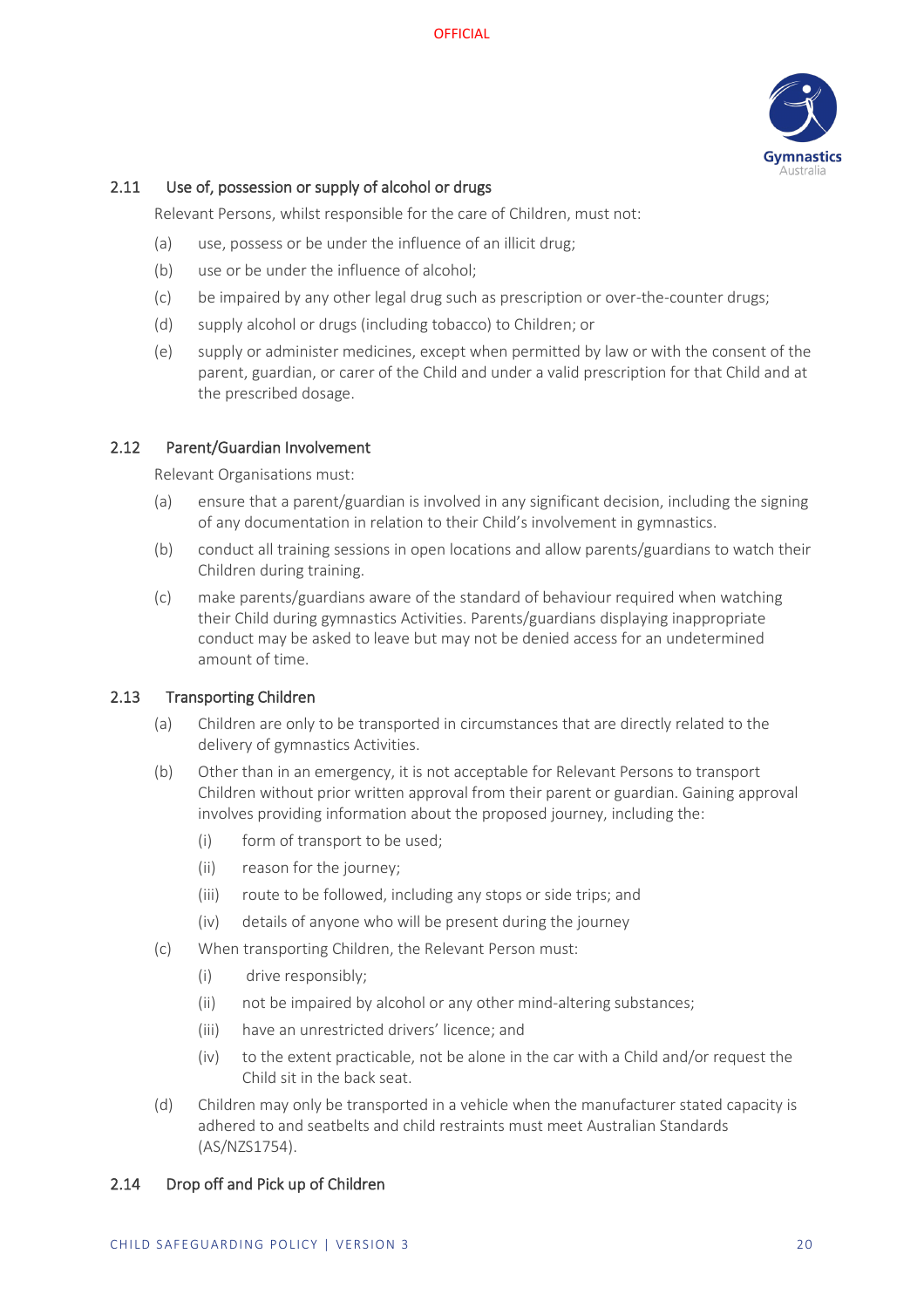

Relevant Organisations or Relevant Persons must:

- (a) ensure Children and their parent or guardian know the time and location of the gymnastics Activity, including start and finish times.
- (b) arrive before scheduled Activities start to ensure that Children are not left unattended.
- (c) have an accessible register of parent and guardian emergency contact numbers and an operational phone.
- (d) ensure they are aware of alternative pick up arrangements for Children and that the parent or guardian has provided consent.
- (e) ensure that if a parent or guardian is late, they make reasonable attempts to contact them. It is not the responsibility of Relevant Persons to transport Children home if their parent or guardian is late for pick up.
- (f) not leave the gymnastics Activity until all Children have been collected by their parent or guardian.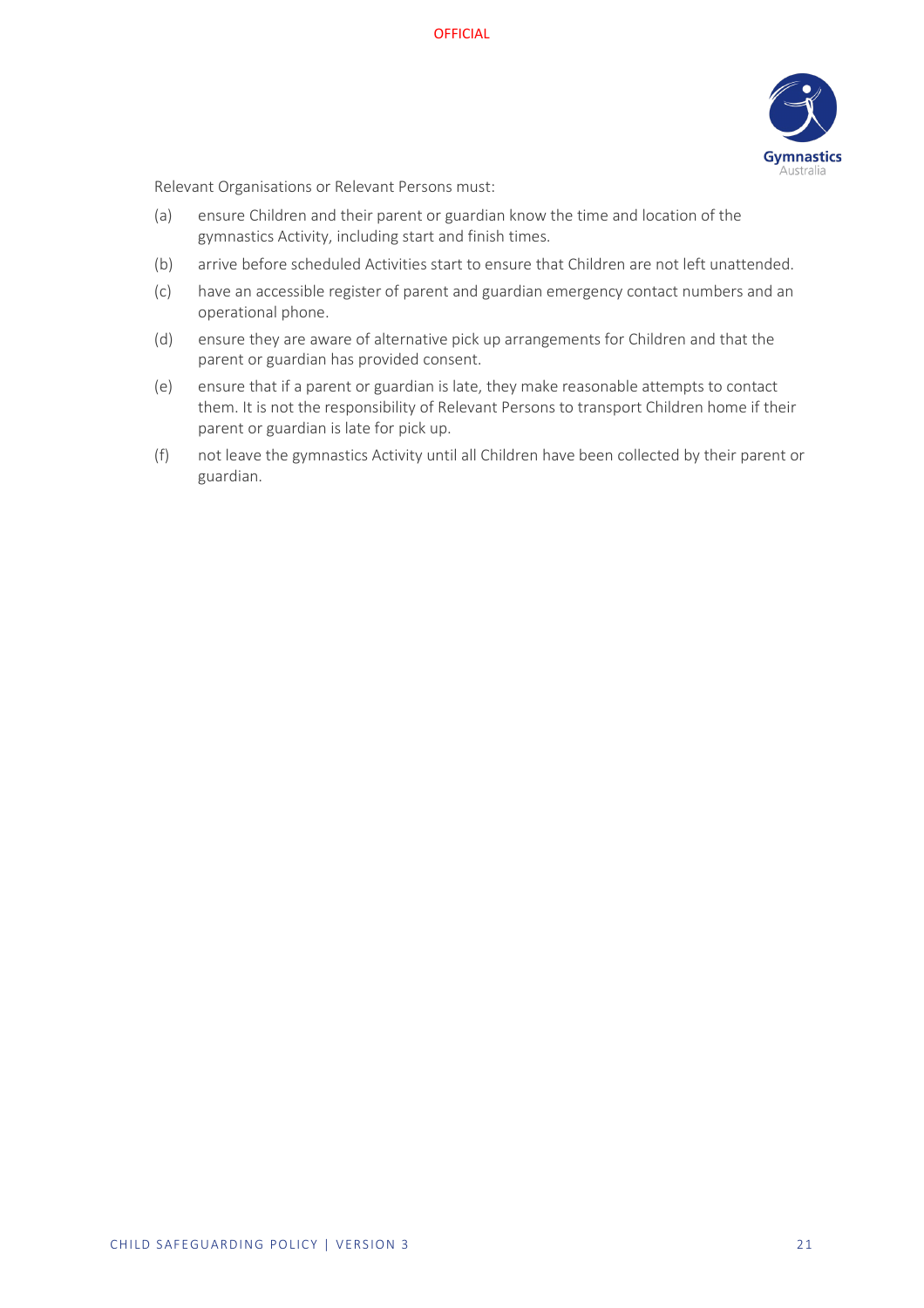

## <span id="page-21-0"></span>**Annexure C: Recruitment and Screening**

These recruitment and screening requirements have been developed to provide a fair, safe, consistent, and comprehensive recruitment process across Gymnastics in Australia.

Gymnastics Australia takes child protection seriously and ensures that Relevant Organisations recruit personnel that are suitably qualified and committed to providing professional, safe, and enjoyable programs and services to Children.

#### 1. Child-Related Positions

- 1.1 All roles within Gymnastics in Australia (employees and volunteers) both new and existing must be assessed using Appendix 1: Child-Related Position Assessment.
- 1.2 A child-related position means a position that involves or may involve contact with children, either under the position description or due to the nature of the role.
- 1.3 Positions assessed as 'child-related' must be appointed using the recruitment and screening process outlined in Annexure C

#### 2. Position Descriptions

- 2.1 Developing appropriate selection criteria for a position is a valuable first step to reducing the risk of appointing someone who poses a child safety risk.
- 2.2 Examples of appropriate selection criteria may include:
	- (i) 'Must have experience working with Children.'
	- (ii) 'Must be able to demonstrate an understanding of appropriate behaviours when engaging with Children.'

#### 3. Advertising

3.1 All positions identified as child-related will include the following statement in the position description and any advertising: *Gymnastics Australia is committed to protecting Children from harm. We require all applicants that will work with Children to undergo an extensive screening process prior to appointment.*

#### 4. Interviews

- 4.1 All applicants for child-related positions are required to attend at least one interview, preferably in person or on a videoconference (e.g. Zoom etc.).
- 4.2 During the interview, questions regarding the applicant's suitability to work with Children must be included. Refer to Appendix 2: Interview Requirements and Sample Questions.

#### 5. Working with Children Checks

- 5.1 Working with Children Check (WWCC) laws aim to prevent people who pose a risk from working with Children as paid employees or volunteers. WWCC laws are currently in place in all Australian states and territories.
- 5.2 These laws require certain individuals involved in areas such as sport and recreation to undertake a check to determine their suitability to work (in a paid or volunteer capacity) with Children. Whether a particular individual is required to undertake a check depends on the WWCC laws of the relevant state or territory.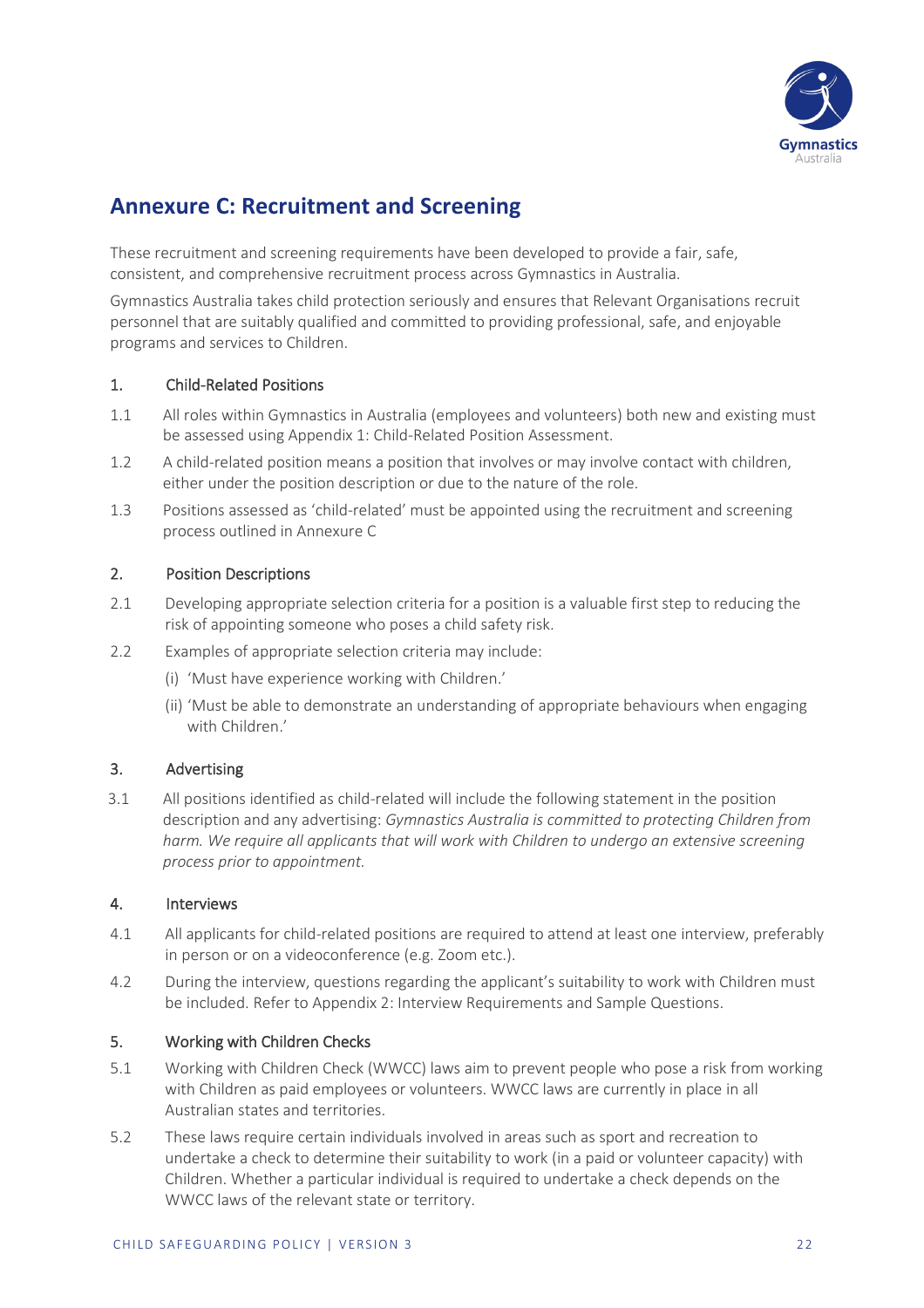

- 5.3 Relevant Organisations must meet the requirements of the relevant state or territory WWCC laws. Specific state and territory requirements can be found here: [https://aifs.gov.au/cfca/publications/pre-employment-screening-working-children-checks-and](https://aifs.gov.au/cfca/publications/pre-employment-screening-working-children-checks-and-police-checks/part-b-state-and)[police-checks/part-b-state-and](https://aifs.gov.au/cfca/publications/pre-employment-screening-working-children-checks-and-police-checks/part-b-state-and)
- 5.4 All personnel that require a WWCC will supply a copy of it to, or be validated by, the organisation making the appointment.
- 5.5 Relevant Organisations may not engage a person who does not have a satisfactory WWCC in the relevant jurisdiction(s).
- 5.6 Regardless of whether an individual is required or otherwise eligible to obtain a WWCC in the relevant jurisdiction(s), it is a serious breach of the Child Safeguarding Policy if an individual:
	- (a) who has been charged with, found guilty or convicted of an offence that would make them ineligible to be granted a WWCC is appointed to a child-related position in gymnastics; or
	- (b) continues in a child-related position if they have been charged or convicted of a crime that would make them ineligible to be granted a WWCC.
- 5.7 Relevant Persons are required to report any criminal conviction or charge that indicates that they may present a potential risk to the Children to whom they help deliver gymnastics Activities, such as illegal drug possession or use, gun crimes and assault including adult sexual assault.

#### 6. National Criminal History Record Checks

- 6.1 Depending on the relevant jurisdictional legislation a Relevant Organisation may require the preferred candidates to have completed a 'national criminal history record check' (also known as a 'police check') where the candidate does not otherwise meet the jurisdictional threshold to apply for and obtain a WWCC.
- 6.2 A criminal history does not automatically preclude an applicant from being appointed unless their criminal history suggests that they may pose a risk to Children. If there is information relevant to the employment decision, the applicant will be provided with an opportunity to respond to the contents of their police check (if they wish to do so).
- 6.3 The decision to appoint or not appoint an applicant because of a police check result, along with the rationale for that decision, must be communicated to the applicant by the Relevant Organisation.
- 6.4 A copy of the police check must not be retained. The original must either be returned to the applicant if requested or be destroyed in a secure manner on completion of the recruitment process. If the applicant is appointed, a record of the date and certificate number of the police check should be recorded in their personnel file.

#### 7. International Criminal History Record Checks

- 7.1 Any applicant who has resided overseas for 12 months or more in the last ten years must obtain an international criminal history check.
- 7.2 Some countries will not release information regarding an individual for personal or third-party purposes. Where police record checks cannot be made, reference checks must be conducted with at least two referees that personally knew the individual whilst they were residing in the other country.
- 7.3 The Relevant Organisation must inform the applicant that referees will be asked whether they have knowledge or information concerning the applicant that would adversely affect the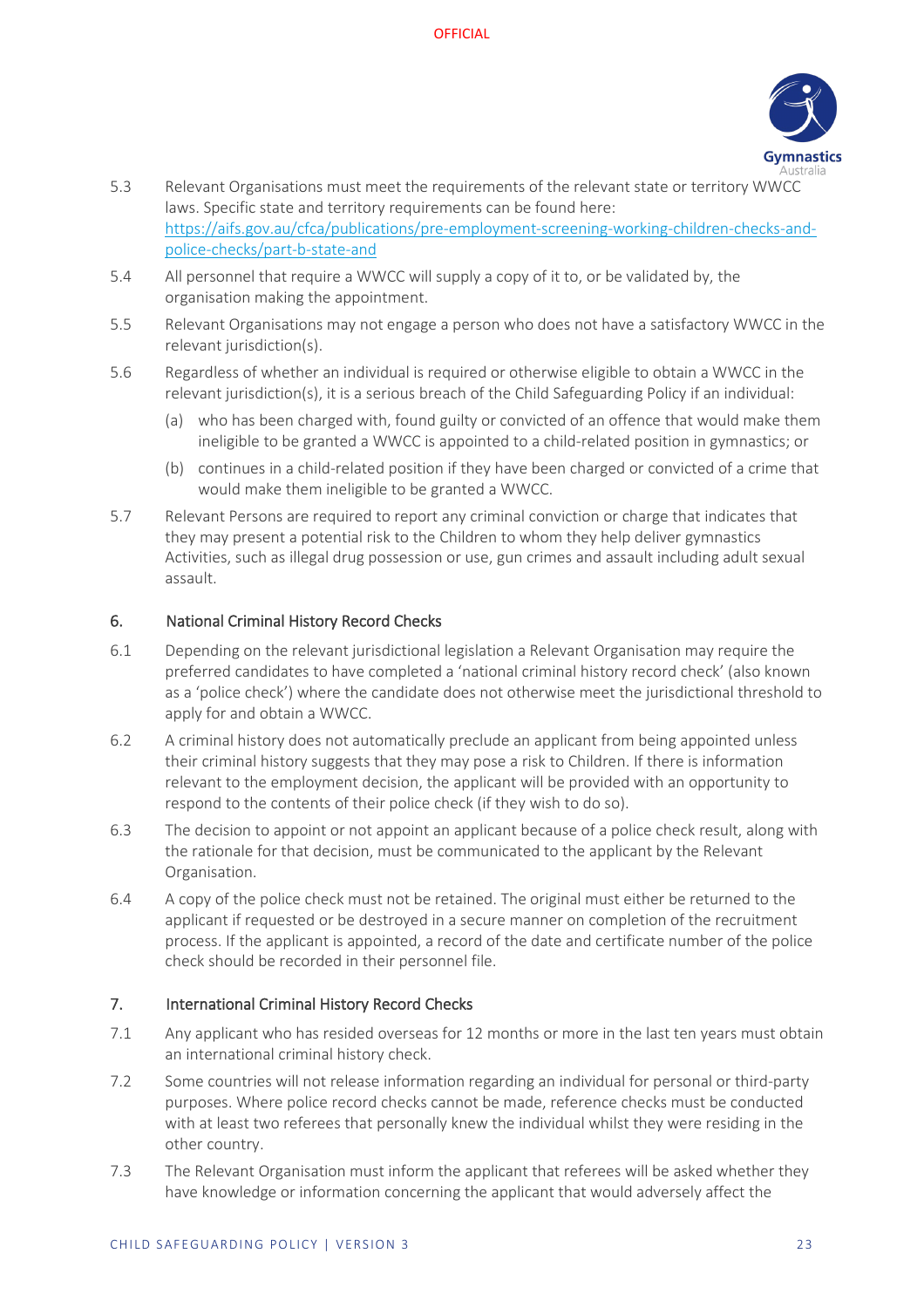

applicant from performing the job, including any relevant criminal offences. The credentials of persons acting as referees must be verified and can include previous employers or government officials.

7.4 Overseas applicants should not commence child related work until this process is satisfactorily completed.

#### 8. Monitoring compliance

8.1 Relevant Organisations will ensure that all personnel in child-related positions have a current WWCC as specified in state and territory legislation foun[d here.](https://aifs.gov.au/cfca/publications/pre-employment-screening-working-children-checks-and-police-checks/part-overview)

#### 9. Reference checks

- 9.1 The Relevant Organisation will conduct a minimum of two reference checks for the preferred applicant to gather additional information about the applicant's suitability to work in the role for which they have applied.
- 9.2 The selected referees must:
	- (a) be able to provide information relating to the applicant's suitability to work with Children;
	- (b) have known the applicant for at least 12 months;
	- (c) not be related to the applicant;
	- (d) be able to vouch for the applicant's reputation and character.

Please note: Written character references are not sufficient unless also followed up and verified through direct contact. Employees should also endeavour to contact the most recent, previous employer of the applicant.

9.3 Referees will be asked directly about any concerns they may have about the applicant working with Children. Refer to Appendix 3: Reference Check Requirements and Sample Questions.

#### 10. Qualification and registration checks

Educational or vocational qualifications, or professional registration will be verified for the preferred applicant for the position, if applicable.

#### 11. Minors

- 11.1 If a person under the age of 18 is appointed to a child-related position, the Relevant Organisation must:
	- (a) comply with the relevant WWCC legislation;
	- (b) undertake appropriate screening (interviews and referee checks);
	- (c) ensure that they are aware that they are bound by the Child Safeguarding Policy, Child Safe Practices and the obligations associated with working with Children; and
	- (d) obtain information about any pre-existing relationships, especially where the Childapplicant interacts personally with another Child participant.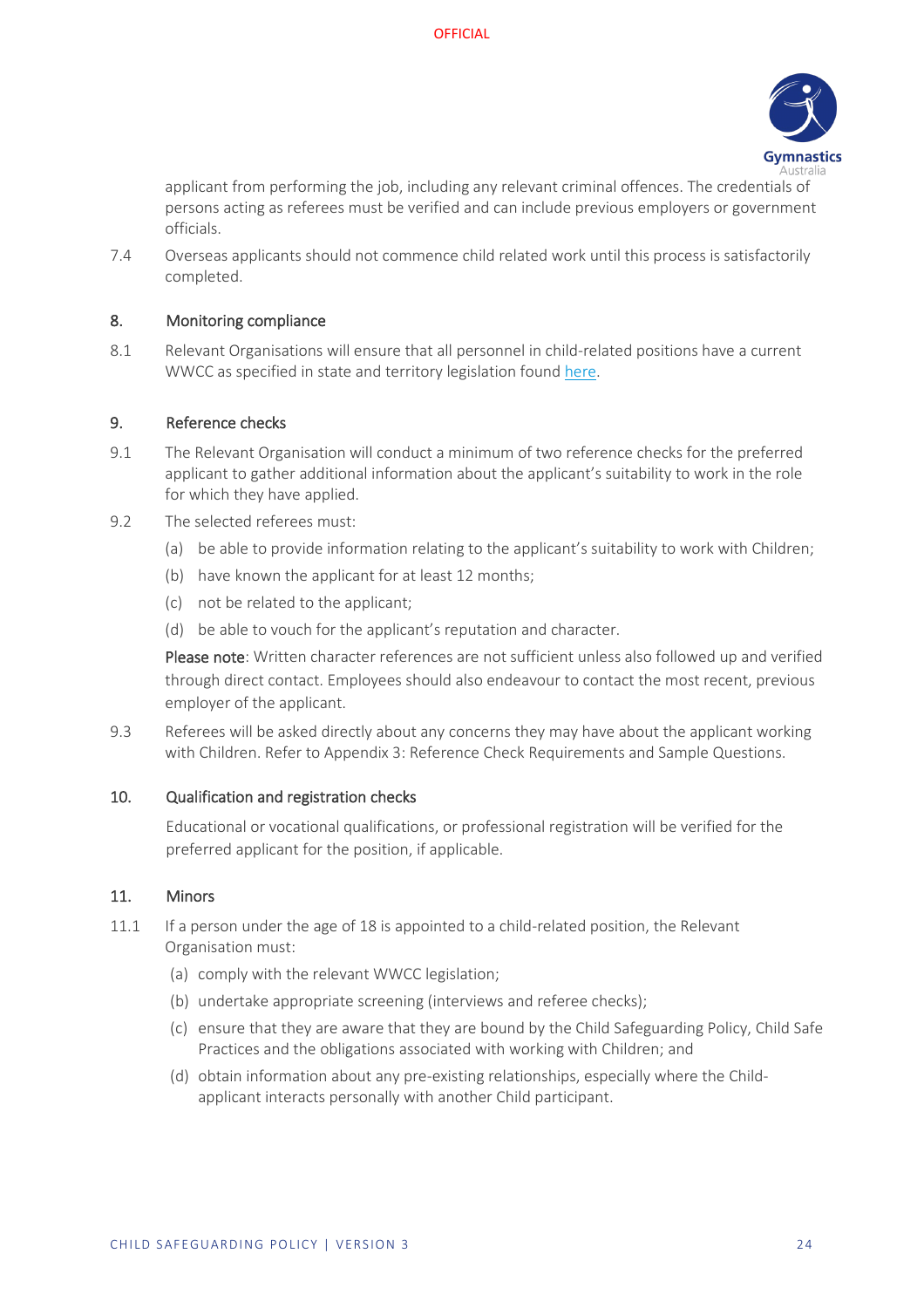

## <span id="page-24-0"></span>**Appendix 1: Position Assessment**

Note: State and territory jurisdictions have different requirements regarding screening and WWCC. This child-related position assessment aims to assist Relevant Organisations identify child-related positions however, it should not be used to determine if a Relevant Person requires a WWCC.

Specific state and territory requirements can be found [here.](https://aifs.gov.au/cfca/publications/pre-employment-screening-working-children-checks-and-police-checks/part-b-state-and)

| Question – Does the position/activity (paid/unpaid or volunteer):                                               | Yes | No |
|-----------------------------------------------------------------------------------------------------------------|-----|----|
| Involve supervising children?                                                                                   |     |    |
| Involve being alone with children or engaging with children in a way that is not observed or<br>monitored?      |     |    |
| Involve activities with children away from the organisation's usual location?                                   |     |    |
| Involve direct one-on-one or group contact with children via phone, letter, email, online or<br>social media?   |     |    |
| Involve supervising child-to-child online contact?                                                              |     |    |
| Have access (online or paper based) to a child's or children's personal and/or confidential<br>information?     |     |    |
| Involve the need for physical contact/touching children?                                                        |     |    |
| Involve any of the following: transporting children; over-night supervision; and/or out-of-<br>town activities? |     |    |
| Have a perceived or actual level of authority (including from a child's perspective)?                           |     |    |
| Involve any other type of contact with children?                                                                |     |    |

If you answered YES to one or more of the above questions, the position is a child-related position.

The Relevant Organisation is required to undertake the recruitment and screening process as outlined in Annexure 3, including conducting interviews and reference checks.

Relevant Organisations must also meet the requirements of the relevant state or territory WWCC laws.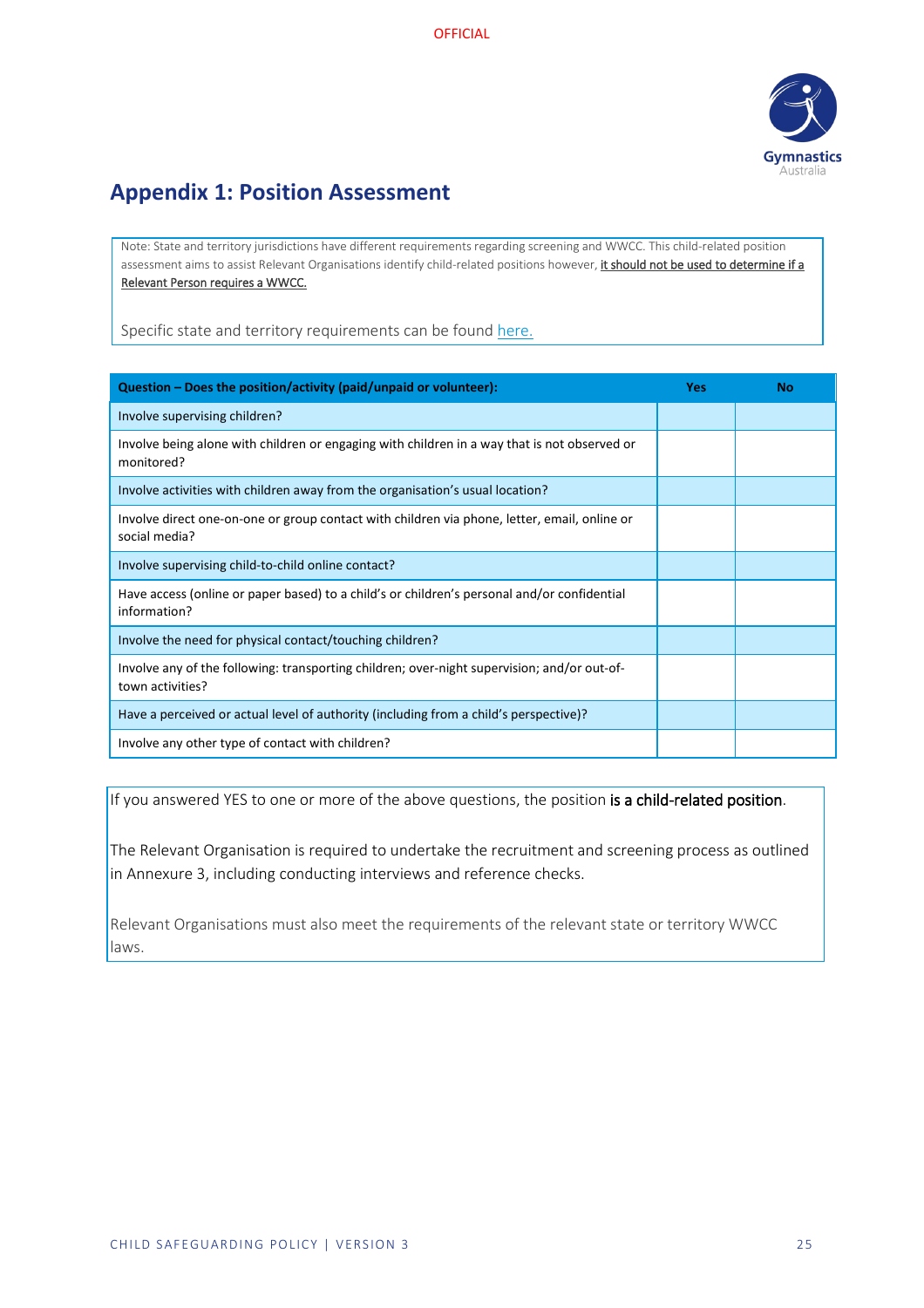

# <span id="page-25-0"></span>**Appendix 2: Interview Requirements and Sample Questions**

- The interview process is a very important step in selecting the right personnel for your organisation and in identifying any personnel that may pose a risk of harm to children.
- An open-ended style of behavioural-based questioning will give insights into the applicant's values, attitudes and understanding of professional boundaries and accountability.
- All applicants should be informed during the interview that a reference check will be conducted and referees will be contacted as part of any final selection process.

#### Questions that MUST be asked

- Would you please tell us about your beliefs and values in relation to working with children?
- Would you please tell us about your awareness and understanding of child protection?
- Would you please tell us about your professional experience, competencies, and qualifications in relation to working with children?
- What boundaries are important when working with children?
- Have you ever had any disciplinary action taken against you in relation to you working with children?

Additional Questions (for positions that work predominately with children) that MAY be asked

- What do you find most rewarding about working with children?
- What do you find most challenging about working with children?
- How would you handle a child that is behaving in a manner that is disruptive in a group setting?
- How do you think your peers, supervisors and referees would describe the way you work with children?
- Are there any children whom you would not wish to work with and, if so, why?
- How would you deal with a child who is acting aggressively?
- Have you ever lost your temper working with children? What was the trigger for this? What was the outcome?
- How would you respond to a child who disclosed they were being subjected to abuse?
- A parent of a child attending your service wants someone from the organisation to care for their child out of hours. What would be your response to this request?
- What would you do if you thought another staff member or volunteer had harmed or was harming a child?
- What would you do if you thought a child was being abused at home?
- Can you tell us about children you have found challenging to work with? What strategies do you use to handle challenging behaviour?

How would you handle a child that appears sad and refuses to participate in activities?

Take notice of your own thoughts and feelings when interacting with the applicant. Ask for more information if the applicant does not provide sufficient information in his or her responses. Red Flags include, but are not limited to:

- unexplained lengthy gaps in employment history
- strange or inappropriate questions / statements about children
- expresses an interest in spending time alone with children / in working with children of a particular age or gender
- excessive interest in child photography
- being evasive or inconsistent in responding to questions.